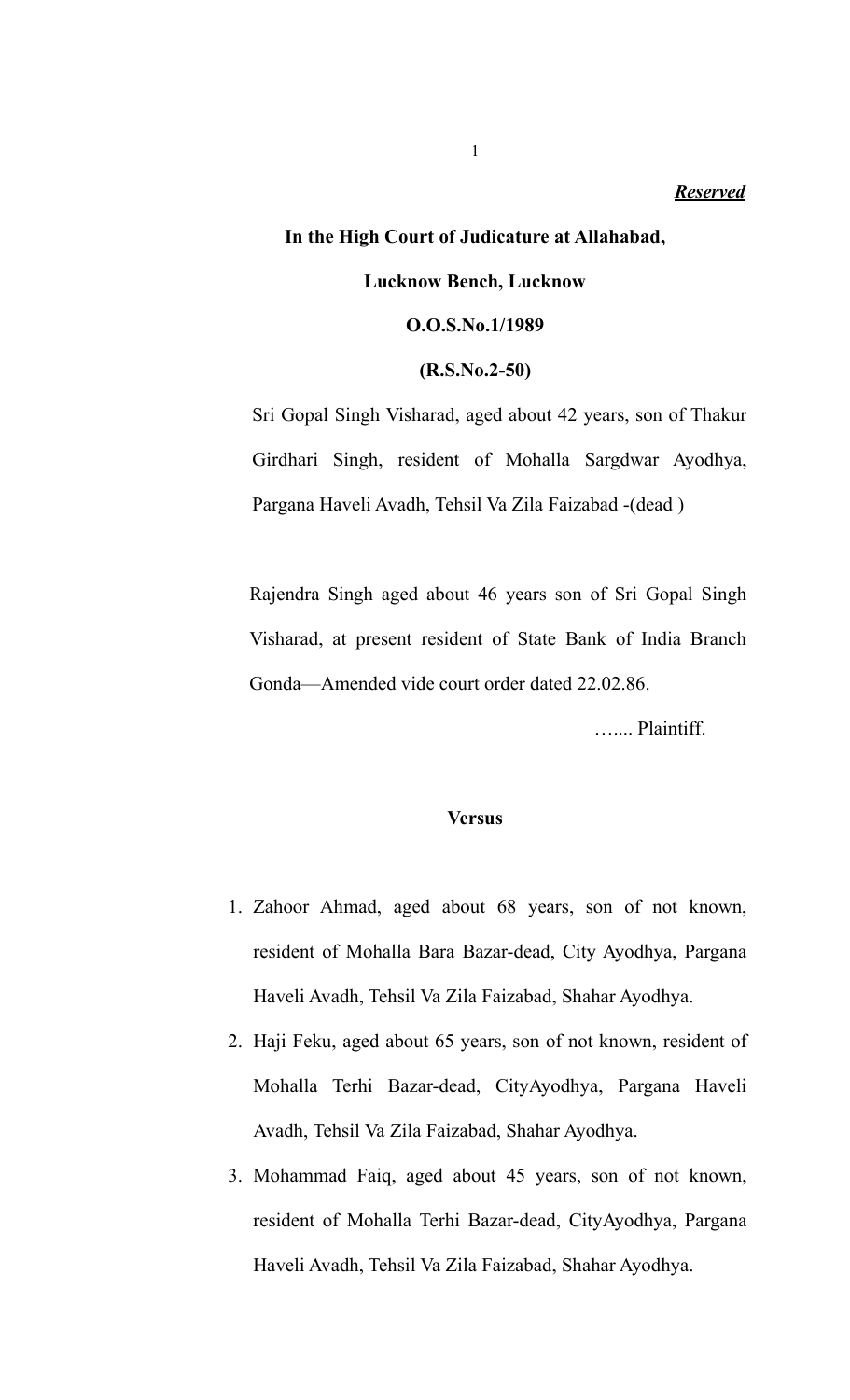- 4. Mohd.Shami Churiwala, aged about 45 years, son of not known, resident of Mohalla Ramganj-dead, City Ayodhya, Pargana Haveli Avadh, Tehsil Va Zila Faizabad, Shahar Ayodhya.
- 5. Mohammad Achchan Miyan, aged about 45 years, son of not known, resident of Mohalla katra-dead, CityAyodhya, Pargana Haveli Avadh, Tehsil Va Zila Faizabad, Shahar Ayodhya.
- 6. United Provinces, Uttar Pradesh, State, Lucknow –Amended under court order dated 21.02.50.
- 7. K.K.Nayyer, Deputy Commissioner, Faizabad –Amended vide court order dated 07.01.87.
- 8. Sri Markandey Singh, Additional City Magistrate, Faizabad— Amended under court order dated 07.01.87.
- 9. Sri Ram Kripal Singh, Superintendent of Police Faizabad— Amended under court's order dated 23.08.90.
- 10.Sunni Central Waqf Board Uttar Pradesh Lucknow, Moti Lal Bose Road, Police Station Kaiserbagh through Secretary.
- 11.Nirmohi Akhara Ayodhya, Haveli Avadh, Ayodhya, district Faizabad through Sarpanch Ram Swaroop Das, Upsarpanch Mahanth Bhaskerdas and Panch Rajaram Chandracharya.

#### **------- …. Defendants**

#### *Judgment delivered by Hon'ble Dharam Veer Sharma, J.*

The suit was initially filed by Sri Gopal Singh Visharad. After his death, his son Sri Rajendra Singh was substituted at his place. The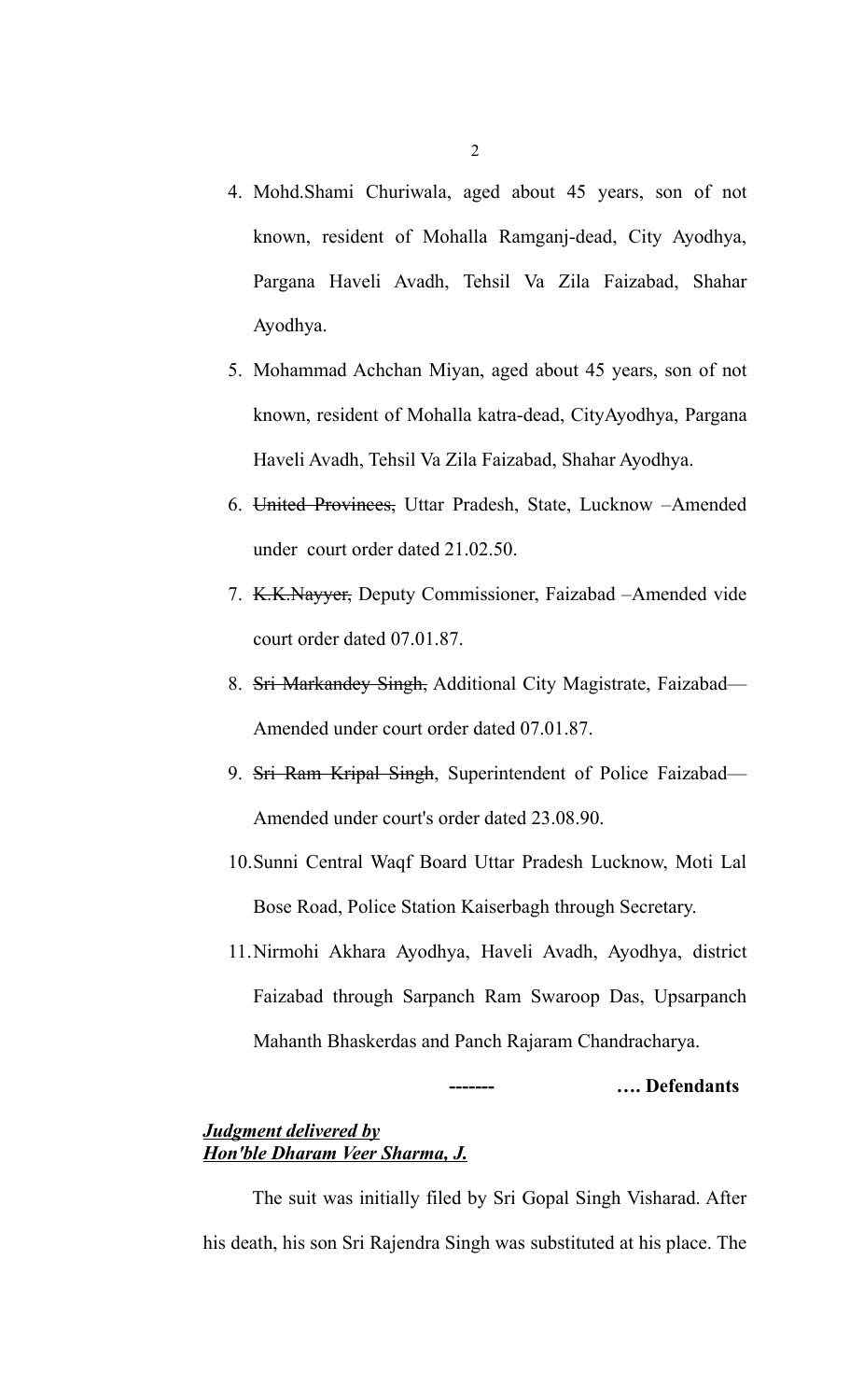plaintiff has sought following reliefs;

## **Annexure-II Pages 30-59**

It be declared that plaintiff is entitled for worship and offering prayers without any interruption of the deity of Lord Rama installed at Ram Janam Bhumi for which particulars are available at the foot of the plaint and further defendant nos.1 to 6 or their heirs and defendant nos. 7 to 9 and defendant no.10 be restrained not to interfere in the aforesaid right of the plaintiff. The defendants be restrained from removing the idols from the disputed place and be further restrained not to cause any hindrance in the entry of the plaintiff and also be prohibited not to close the entry door causing hindrance in the worship and Darshan of the plaintiff. The plaintiff be granted any other relief deemed fit by court along with costs.

The details of the disputed property are as under:-- East – Bhandar and platform of Janam Bhoomi. West—Parti land North—Sita Rasoi South—Parti land

Plaintiff claims that he is the follower of Sanatan Dharm and used to worship and Darshan of God and Goddesses like his father. The plaintiff in the birth spot of Lord Rama was worshipping the deity of Lord Ram Chandra at foot steps etc. and was continuing visiting the spot for offering prayers and for Darshan without any interruption and hindrance and he is also entitled to perform his religious duties in future also. On 14.1.1950, late Gopal Singh Visharad, the original plaintiff, visited Ram Janam Bhumi site but the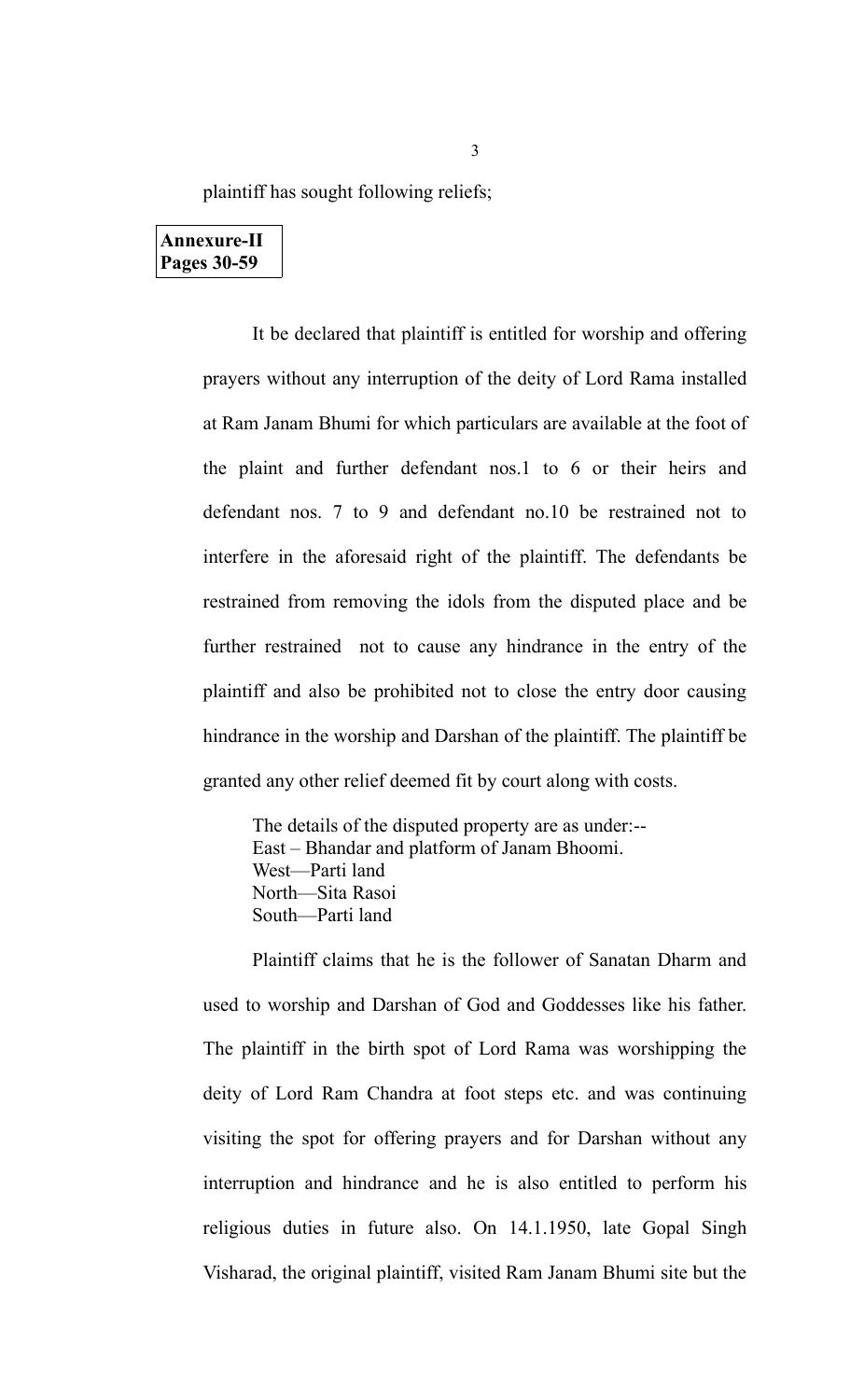employees of defendant no.6 restrained him from entering into the place where the deity of Lord Ram Chandra Ji was installed and the same was done under the influence of defendant nos. 1 to 5 and persons of their community. Thus they have restrained Hindus from worshipping the above deity without any justification. They have also declared that they would interfere in the prayers and worship of Hindus which amounts to interference in religious rights illegally. Employees of defendant no.6 are defendants no. 7 to 9 and they are illegally pressurizing the Hindus to remove the idols installed at the birth place of Lord Ram. It is further averred that in view of the declaration of Queen Victoria which she made and under the Government of India Act, 1935 the act on the part of the defendants no.1 to 5 and further of defendant nos. 6 to 9 is contrary to the declaration and also against the law which has compelled the plaintiff to file the suit. The cause of action arose on 14.1.1950 within the jurisdiction of the court when the defendants interfered with the rights of the plaintiff and restrained him from discharging his various religious obligations. After the death of the plaintiff, his son is entitled to maintain the present suit. Defendant nos. 1 to 5 are also no more and it is not necessary to implead his successors. Defendant no.10 has been arrayed in accordance with the directions of this Court dated 17.10.88 and the relief has also been sought against him.

Defendants no. 1 to 5 have died. Plaintiff has not substituted any person on their place. Prior to their death the defendants no. 1 to 5 had filed their written statement on 21.2.50 wherein they stated that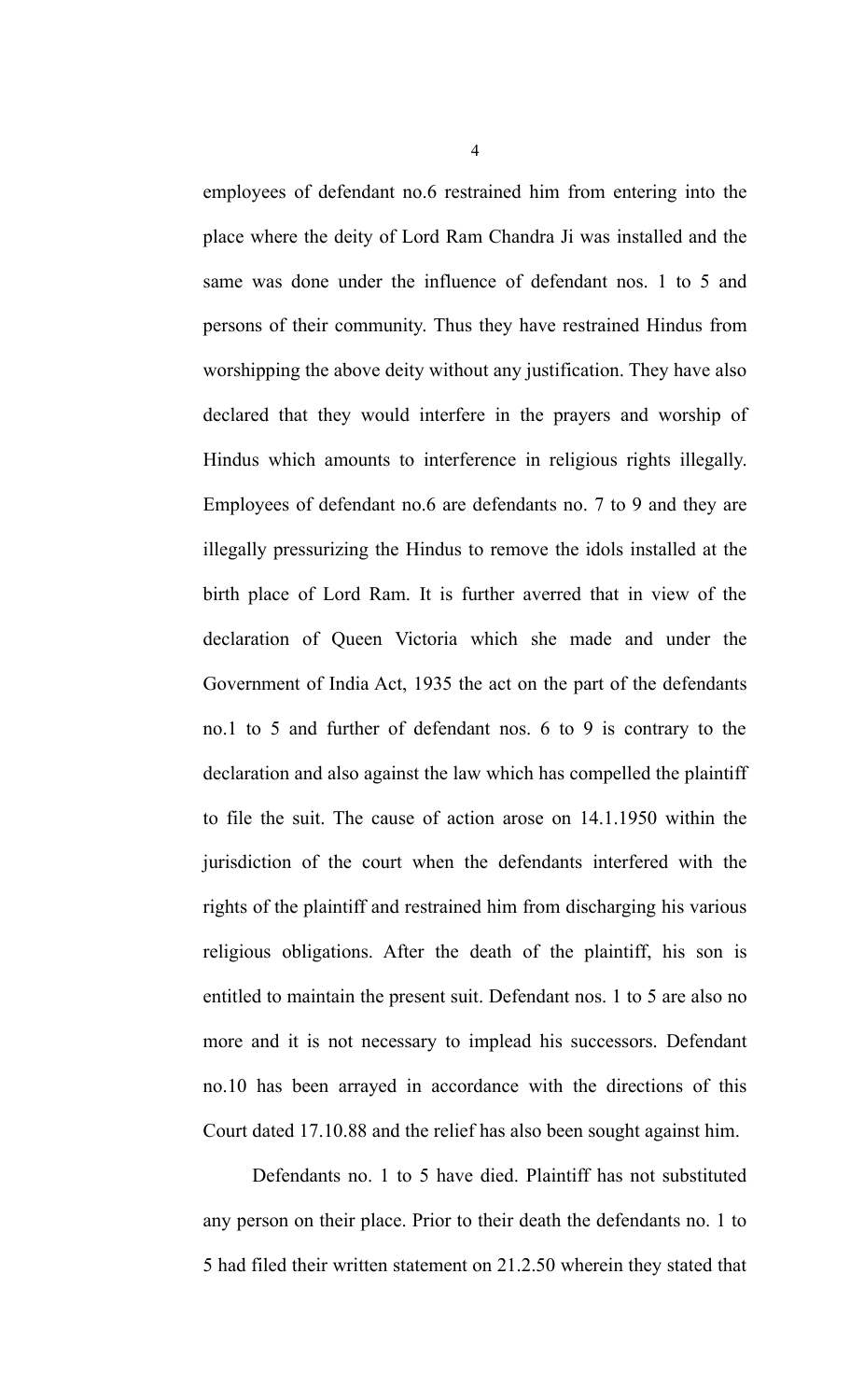the land in suit is not Ram Janam Bhumi but it is a mosque constructed by emperor Babar. This mosque was constructed by Emperor Babar through his minister Mir Baqi in the year 1528 and dedicated it as waqf for use of Muslim community. Every Muslim has a right to worship in this Mosque. The grant of Rs. 60 was allowed by Emperor Babar from Royal Treasury which continued during Mughal period and during the reign of Nawabs of Oudh. This amount was enhanced to the tune of Rs. 302, 3 ana and 6 pai. This continued even during the British Government. During the period of settlement, the British Government granted rent free land in the villages Solapuri and Bahoranpur. In the year 1885, Mahant Raghubar Das had filed a suit against Secretary of State for India in Council and Mohd. Asgar Mutwalli of Babri Mosque in the Court of Sub-Judge, Faizabad for the declaration of his title.A map was appended with the plaint wherein the mosque was clearly shown and was not denied and only relief was sought regarding a platform, therefore, the plaintiff is estopped from saying that entire land in suit belongs to Ram Janam Bhumi temple. This fact is completely false and groundless. The Sub-Judge, Faizabad had dismissed the suit on 24.12.1885.

This verdict was upheld by appellate court and the remark of Sub-Judge in favour of the plaintiff regarding title over the platform in suit was also struck off and so many Mahants of Ayodhya on behalf of the Hindu public had contested the suit and all the Hindus had full knowledge of this litigation. As per provision of Act No.13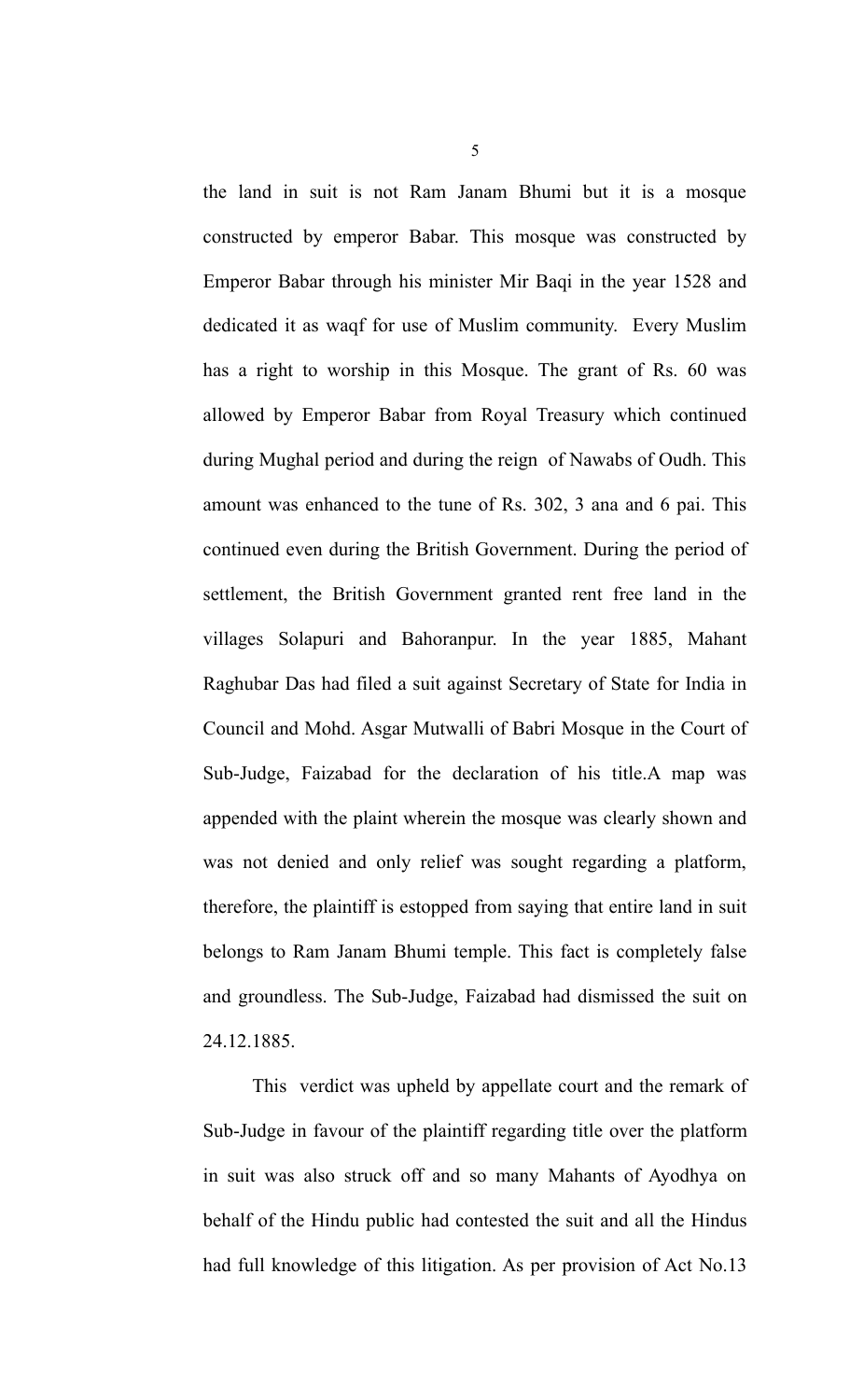of 1936, the Chief Commissioner of Waqf was appointed who after inspection of the site of Babri Mosque declared that this mosque was built by Emperor Babar and is a Sunni Waqf. Accordingly requisite notification was issued. The Muslim community is in continuous possession over Babri Mosque since 1528 and therefore if plaintiff or any other Hindus succeed in proving that at any point of time there was a temple over the land in suit, in that event also having been in possession for more than 400 years over the land in suit as public mosque no right or title remained with the plaintiff and the same has been extinguished by the lapse of time and plaintiff had no right of possession over the property in suit. Therefore, the suit is barred by Section 42 Specific Relief Act and is also time barred of which no application has been moved by the plaintiff under Order 1 Rule 8 C.P.C. and no right has been claimed through the Hindu community. Therefore, the suit is not maintainable. The suit is barred for want of notice under Section 80 C.P.C. Namaz was offered in the Babri Mosque on 16.12.1949 and there was no idol in it. If any, idol has been installed surreptitiously and stealthily in that event also no Hindu has right to enter into the mosque for having Darshan of the said idol or worship over there. Accordingly civil court has no jurisdiction to grant any relief in favour of the plaintiff. There is misjoinder by defendants no.6 to 9 in the present suit. The proceeding initiated under Section 145 Cr.P.C. has been commenced with ulterior motive with the aid and knowledge of the then City Magistrate. There is a temple known as Janam Sthan Sri Ram Chandra Ji where idols of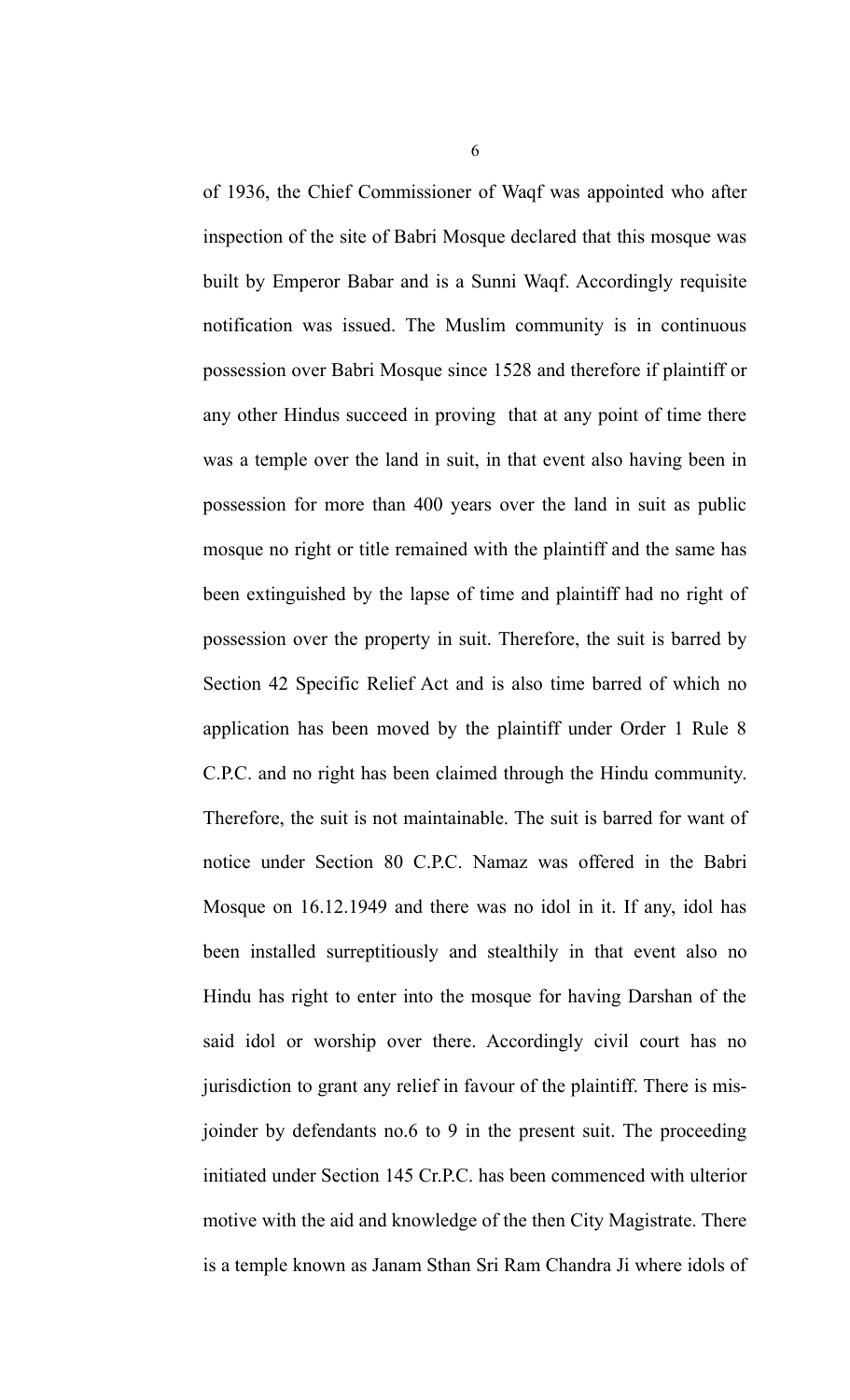Ram Chandra Ji and other Gods are installed. The suit is liable to be dismissed. The plaintiff has filed replication reiterating the facts given in the plaint.

Deputy Commissioner, Faizabad, defendant no.6 has also filed written statement wherein it is stated that notice as contemplated under Section 80 C.P.C. has not been served on defendant no.6, therefore this suit is liable to be dismissed on this ground alone. The plaint allegations are fake. There is no cause of action for the suit. In the intervening night of 22nd December, 1949, the idols of Sri Ram Chandra Ji surreptitiously and wrongly put inside the disputed property resulting threat to public peace and tranquility. The public authorities had to be intervened in order to prevent breach of peace. The City Magistrate, Guru Dut Singh passed an order on 23.12.49 under Section 144 Cr.P.C. prohibiting the carrying of fire arms etc. and assemblage of more than 5 persons within the limits of Faizabad and Ayodhya Municipalities. On the same date, the Additional City Magistrate, Sri Markendey Singh on police report and other information, passed orders under Section 145 Cr.P.C. calling upon the claimants to the premises to appear and file their written statements by 17.1.1950. The said Magistrate being of opinion that the case was one of emergency, attached the said suit property and appointed Sri Priya Datt Ram, Chairman, Municipal Board, Faizabad-cum-Ayodhya as a Receiver of the said property and authorised him to manage the same and further directed him to submit a scheme for the management thereof.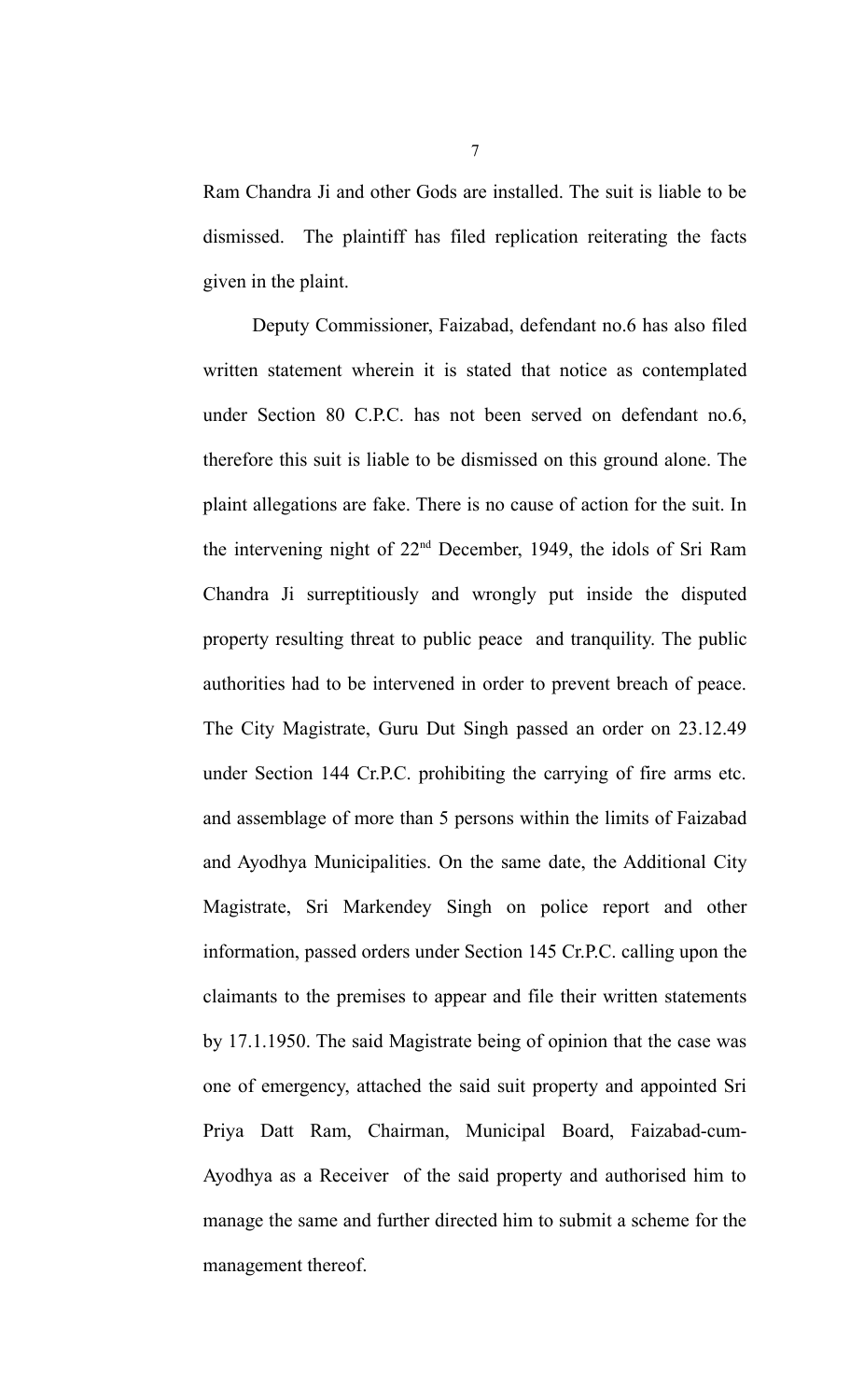The City Magistrate, defendant no.8 filed written statement on 25.4.50 wherein he has stated all the facts which have already been mentioned in the WS of defendant no.6.

 Defendant no.9 S.P., Faizabad has also filed written statement reiterating all the facts mentioned in the written statement of Deputy Commissioner, Faizabad and the City Magistrate mentioned hereinbefore.

Defendant no.10, U.P. Sunni Central Board of Waqf has also filed written statement on 24.2.89 through its Secretary Zamir Ahmad Khan who has stated that the building referred to in the plaint is not the Janam Bhumi of Sri Ram Chandra Ji and no idols of Sri Ram Chandra Ji were installed in the said building and as such there arises no question of any right or claim of the plaintiff to perform Pooja and Darshan over there. Property in suit is a mosque known as Babri Mosque and the same was constructed during the regime of Emperor Babar. On 22/23.12.49, idol was surreptitiously and stealthily kept in the mosque by some mischievous elements. This mosque was never used for performing Pooja and Darshan. The property in suit is an old mosque constructed around the year 1528 during the regime of Emperor Babar under the supervision of Mir Baqi and the same has already been used as a mosque and it was never used as a temple or as a place of worship for any other community except Muslims. The Emperor Babar had given a grant of Rs. 60 per annum for the maintenance and annual repairs and other expenses relating to the said mosque which was paid during the Mughal period and during the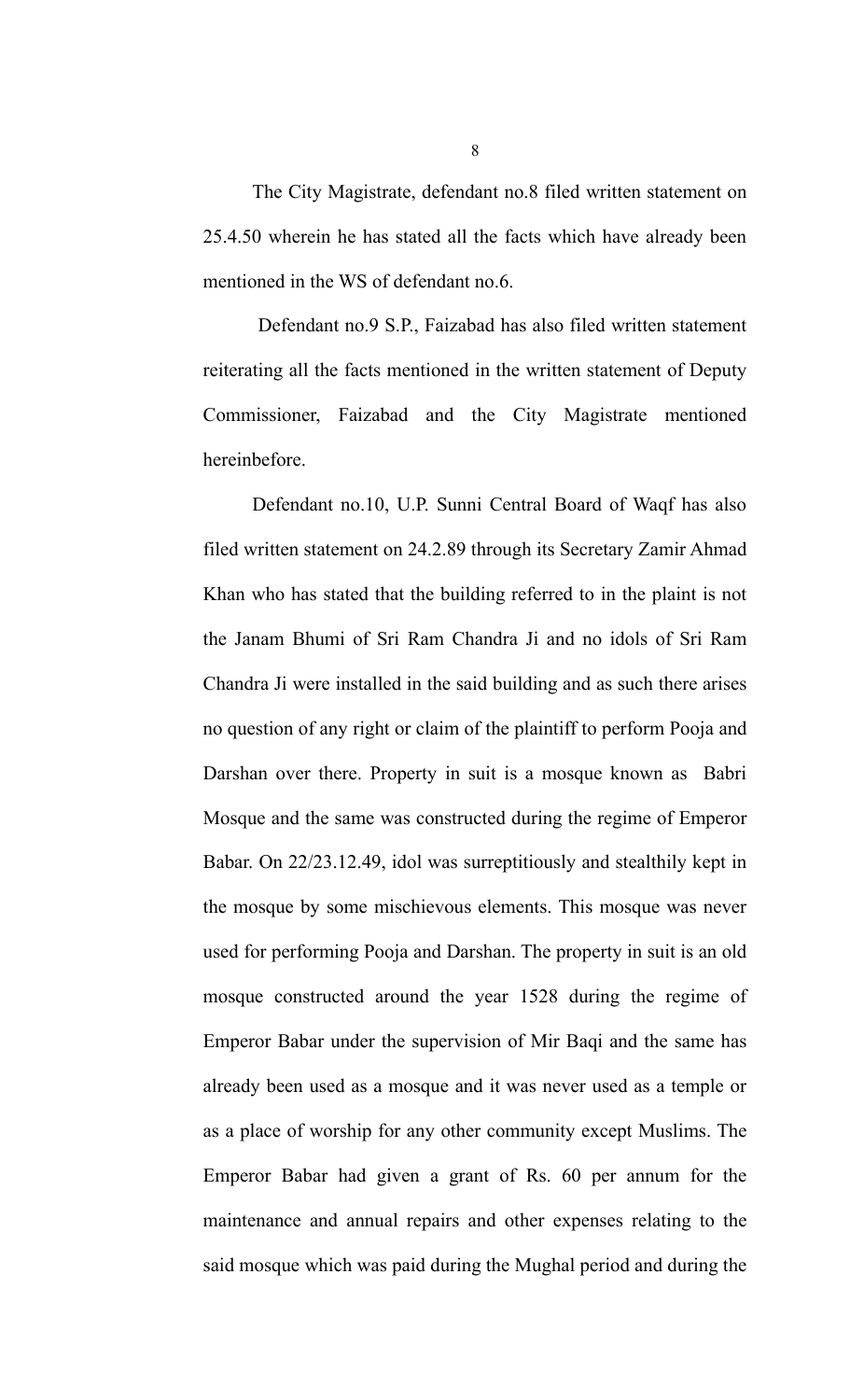regimes of Nawab of Oudh the said grant was enhanced and the British Government had also continued the said grant and at the time of the first settlement as a Mafi expenses of the said mosque.

In 1885 Mahant Raghubar Das(Mahant of Janam Sthan of Ayodhya) had filed a suit against the Secretary of State for India in Council and Mohd. Asgar, Mutwalli of the mosque, in the Court of Sub-Judge, Faizabad in which the site plan was annexed alongwith the plaint and in the said site plan the mosque in question was specifically mentioned in the western side of the Chabutra in respect whereof the suit was filed for permission to erect temple over the said Chabutra. In respect of the said Chabutra the said Mahant Raghubar Das had stated that the temple of Janam Bhumi was desired to be constructed over there, but the said Mahant could not succeed even in that suit which was ultimately dismissed on 24.12.1885 by the Sub Judge, Faizabad and the appeal filed against the said judgment and decree dated 24.12.85 was also dismissed by the District Judge, Faizabad and the second appeal filed against the same had also been dismissed by the Judicial Commissioner of Oudh.

The aforesaid suit was filed by the Mahant Raghubar Das on behalf of other Mahants and Hindus of Ayodhya and Faizabad. That after the proclamation of U.P. Muslims Waqf Act 1936, the Chief Commissioner of Waqfs had got a survey made in respect of properties and in that connection survey of the mosque in question was also conducted and the same was registered as a waqf and a gazette notification had also been issued in respect thereto under the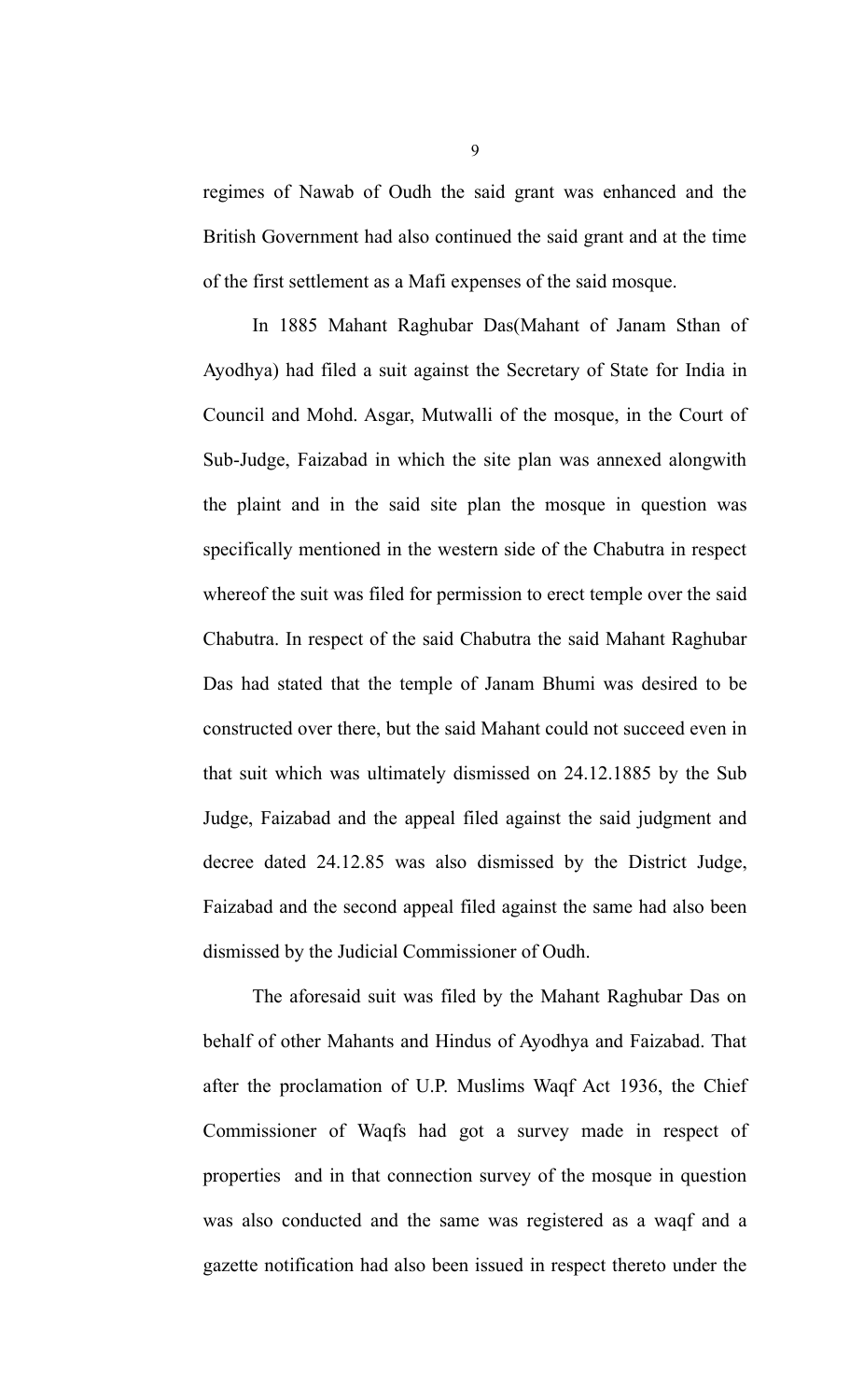provisions of the said Act. Muslims had all along remained in possession of the said mosque right from 1528 upto the date of the attachment of the said mosque under Section 145 Cr.P.C. in December, 1949. The said mosque stands registered as a mosque in the office of the U.P. Sunni Central Board of Waqf as Waqf No. 26 Faizabad even in the register of Waqfs maintained under Section 30 of the U.P. Mislim Waqf Act,1960.

Plaintiff had never been in possession or occupation of the building in suit. He has no right, title or claim over the said property and as such the suit is even barred by the provisions of Section 41 of the Specific Relief Act. Muslims remained in possession over the property in suit from 1528, therefore, the suit is barred by time. The plaintiff has not been able to set up any right or title on the basis of customary or easementary right. The suit is bad for want of permission under Order 1 Rule 8 C.P.C. and notice under Section 80 C.P.C. and is liable to be rejected under Order VII Rule 11 C.P.C. Keeping of the idol in the mosque in the night of 22/23rd December, 1949 will not confer any right or any title upon the plaintiff as it was done stealthily and in the mischievous manner. It has further been stated by the U.P. Central Board of Waqf that the attachment of mosque was unjust, improper and illegal. The ownership of the mosque in question vests in the God Almighty and the said mosque is a waqf property and its character cannot be challenged. The suit is barred by the provisions of U.P. Muslims Waqf Act 1936. The substituted plaintiff cannot even claim those alleged rights which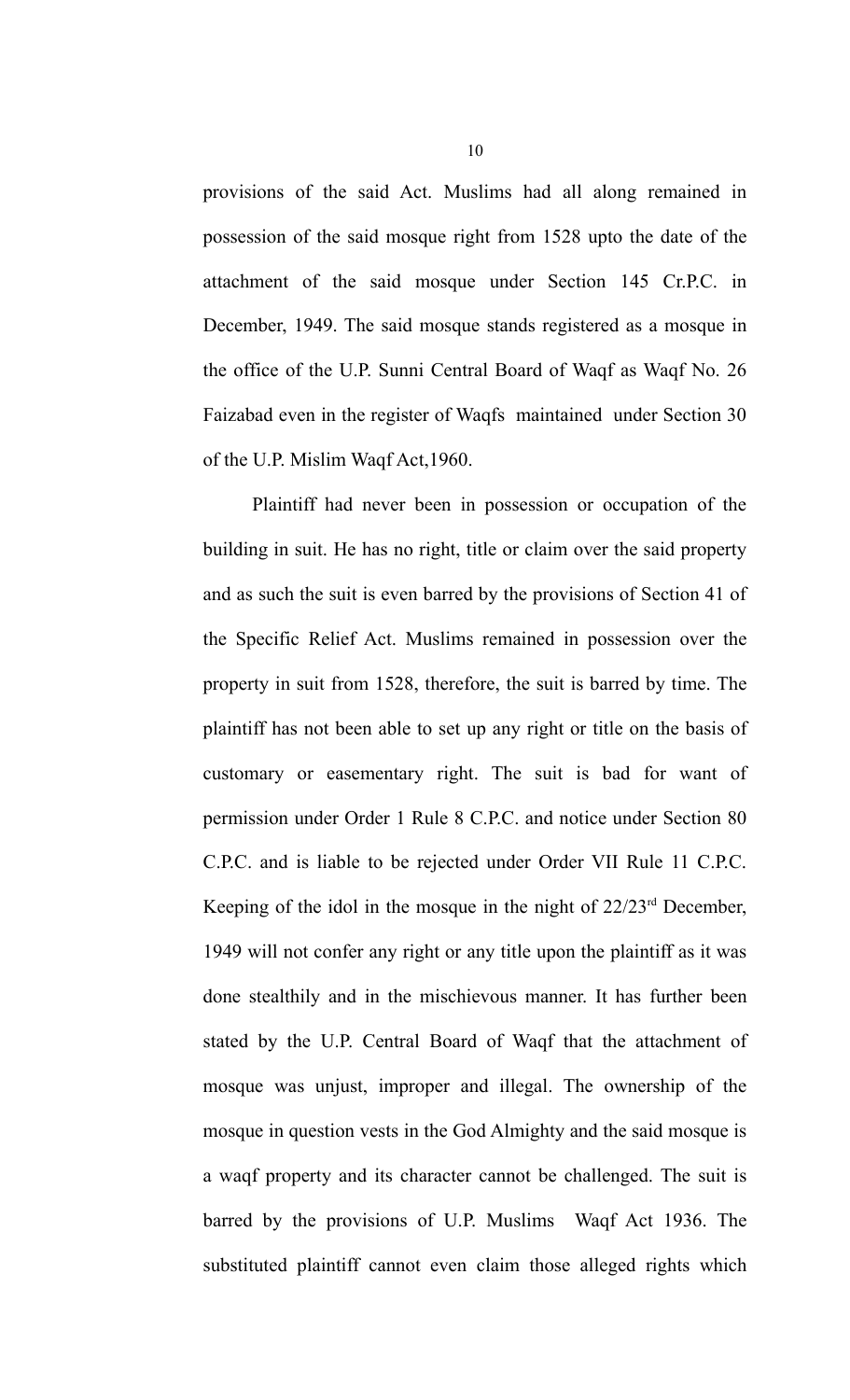were set up by his father. The judgment in original suit no. 61/280 of 1885 will operate as res judicata. The plaintiff is estopped from claiming the mosque in question as the Janam Bhumi as the plaintiff's predecessors Mahant Raghubar Das had confined his claim to the Chabutra of 17' X 21' outside the said mosque. Thus, the suit is liable to be dismissed with special costs.

**Annexure-II Pages 30 to 59**

#### **Issues**

## **Issues framed by the Civil Judge Faizabad on 9.3.1962 in the suits noted above:-**

- 1. Is the property in suit the site of Janam Bhumi of Shri Ram Chandra Ji?
- 2. Are there any idols of Bhagwan Ram Chandra Ji and are His Charan Paduka' situated in the site in suit.?
- 3. Has the plaintiff any right to worship the 'Charan Paduka' and the idols situated in the place in suit.?
- 4. Has the plaintiff the right to have Darshan of the place in suit.?
- 5(a) Was the property in suit involved in original suit no.61/280 of 1885 in the court of sub-judge, Faizabad Raghubar Das Mahant Vs. Secretary of State for India & others.?
- (b) Was it decided against the plaintiff.?
- (c) Was that suit within the knowledge of Hindus in general and were all Hindus interest in the same.?
- (d) Does the decision in same bar the present suit by principles of Resjudicata and in any other way?
- 6. Is the property in suit a mosque constructed by Shansha Babar commonly known as Babri mosque, in 1528A.D.?
- 7. Have the Muslims been in possession of the property in suit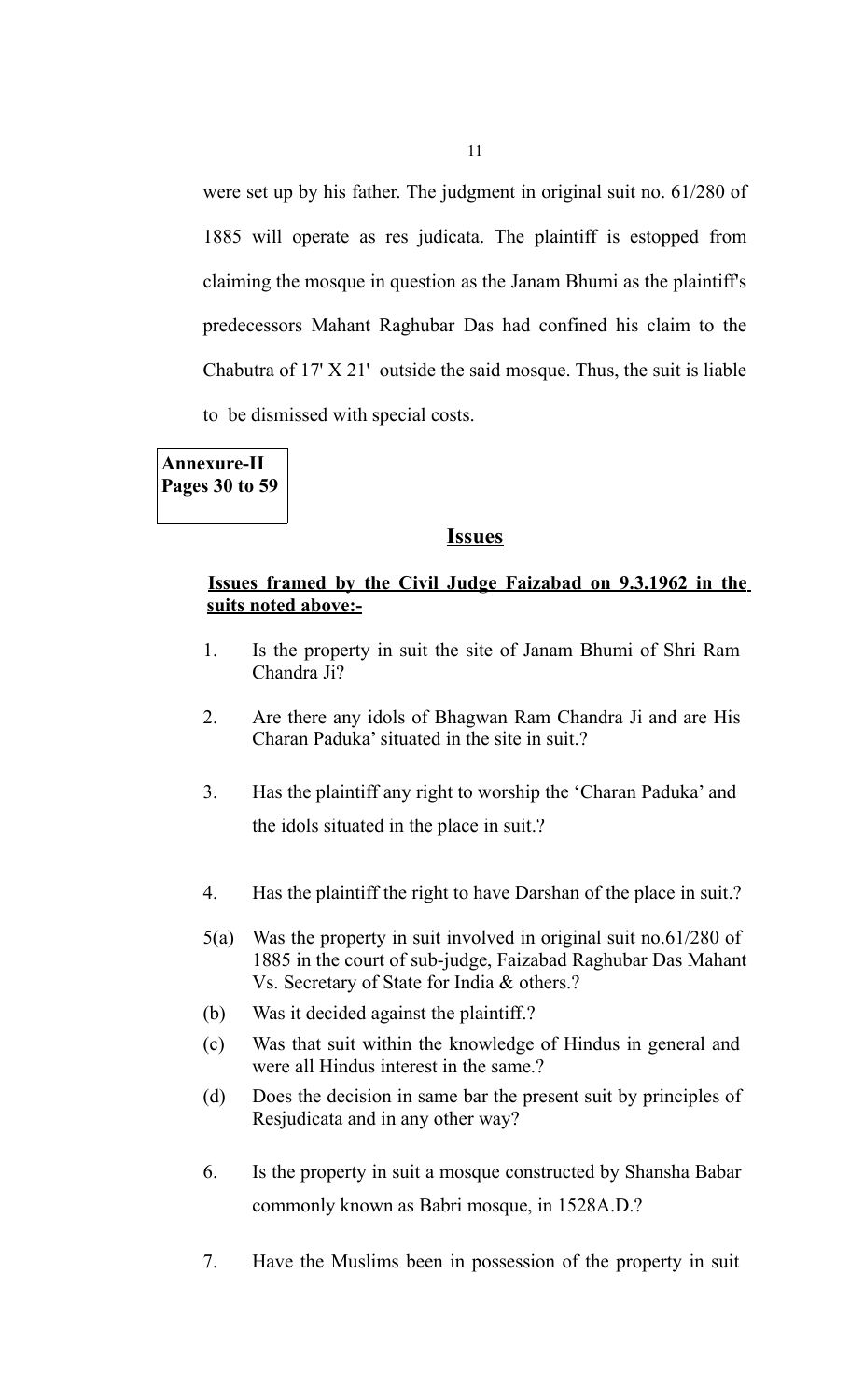from 1528A.D.?

- 8. Is the suit barred by proviso to section 42 Specific Relief Act.?
- 9. Is the suit barred by provision of section (5) (3) of the Muslim Waqfs Act (U.P. Act 13 of 1936);?
- (a) Has the said act no application to the right of Hindus in general and plaintiff of the present suit, in particular to his right of worship.?
- (b) Were the proceedings under the said act referred to in written statement para 15 collusive? If so, its effect?
- (c) Are the said provisions of the U.P. Act 13 of 1936 ulta-vires for reasons given in the statement of plaintiff's counsel dated 9.3.62 recorded on paper No.454-A-?
- 10. Is the present suit barred by time ?
- 11(a) Are the provisions of section 91 C.P.C. applicable to present suit ? If so is the suit bad for want of consent in writing by the advocate general ?
- (b) Are the rights set up by the plaintiff in this suit independent of the provisions of section 91 C.P.C. ? if not its effect. ?
- 12. Is the suit bad for want of steps and notices under order 1 Rule 8 C.P.C. ? If so its effect. ?
- 13. Is the suit No.2 of 50 Shri Gopal Singh Visharad Vs. Zahoor Ahmad bad for want of notice under section 80 C.P.C. ?
- 14. Is the suit no.25 of 50 Param Hans Ram Chandra Vs. Zahoor Ahmad bad for want of valid notice under section 80 C.P.C. ?
- 15. Is the suit bad for non-joinder of defendants. ?
- 16. Are the defendants or any of them entitled to special costs under section 35-A C.P.C.?
- 17. To what reliefs, if any, is the plaintiff entitled. ?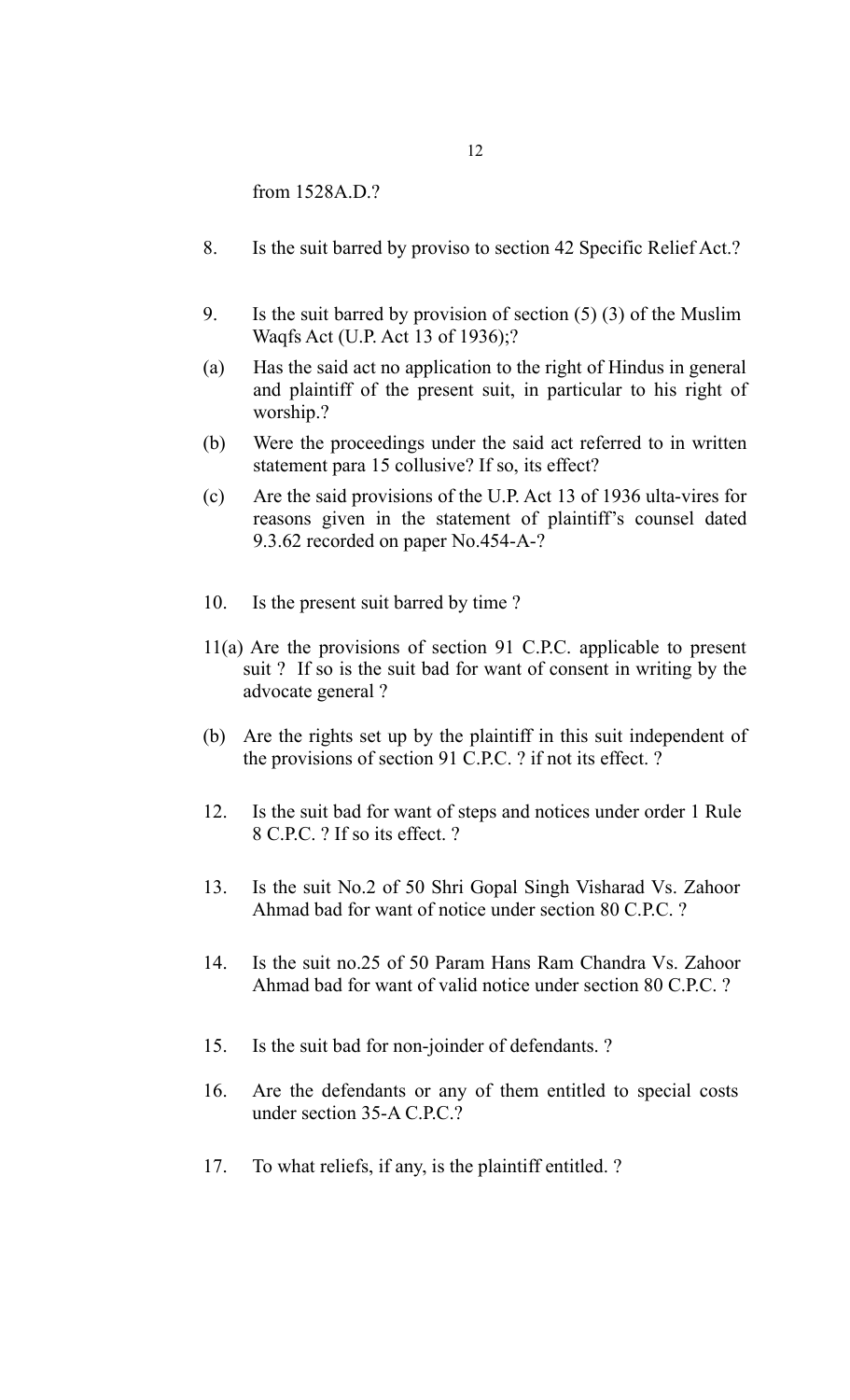# **Statement under Order 10 Rule 2 C.P.C. in O.O.S. No.1 of1989 Reg. Suit No. 2 of 50**

Q. In what capacity does the plaintiff seek to exercise the relief which he seeks in the plaint?

Ans. In my individual capacity.

Q. What is your individual capacity?

Ans. My individual capacity is distinct from public capacity and in this matter an idol worshiper. This shows that the plaintiff's counsel is not in a position to answer the court question. The plaintiff must present in court personally on the date fixed.

Q. Has your client any religion?

Ans. The plaintiff is a Sanatan Dharmi.

Sd/- illegible Sd/- illegible CJ Chaudhary Kedar Nath 15.09.51 15.09.51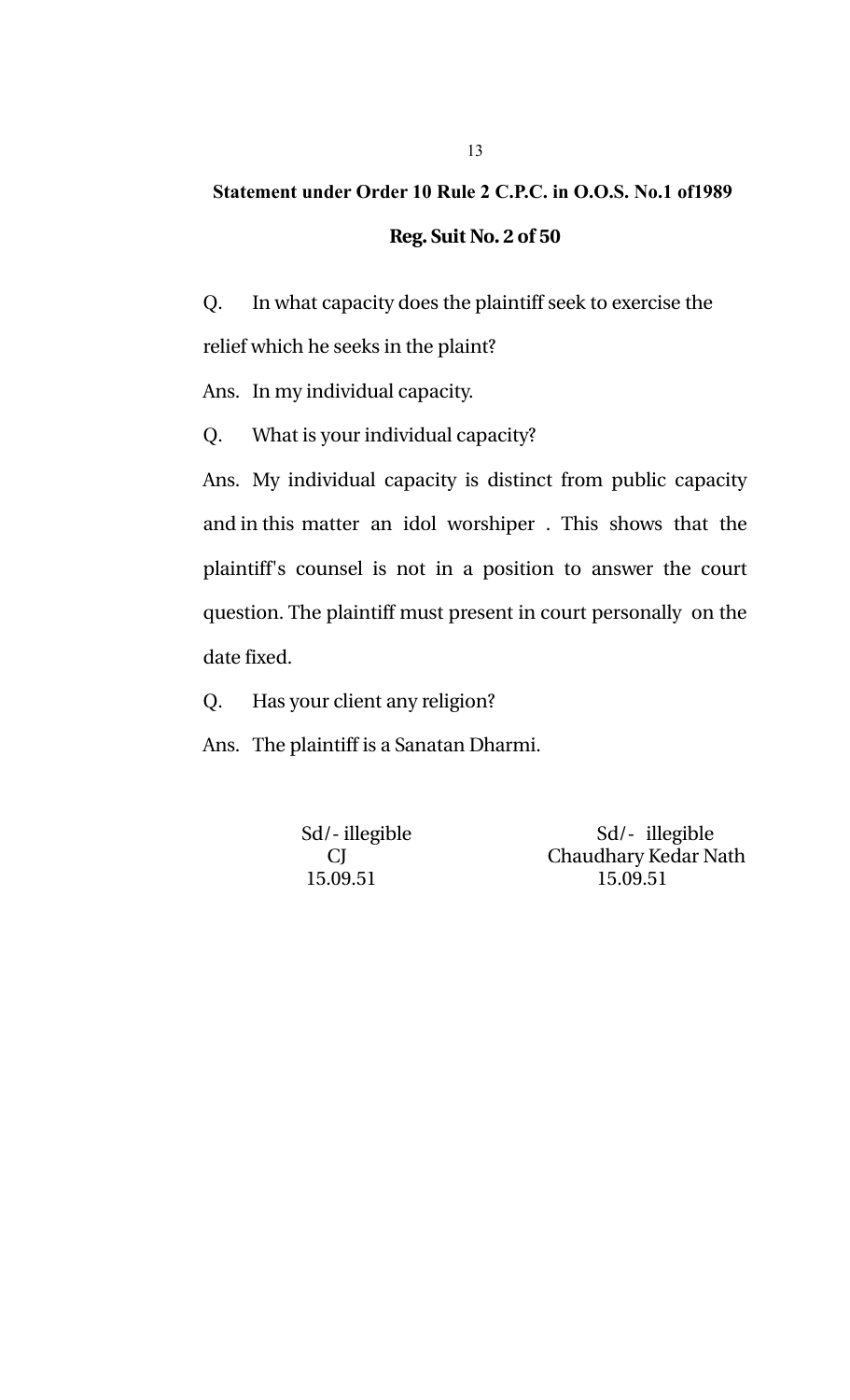## Parties as before sd/-illegible

**Sri Goswami States** ABCDEF is the land and building in suit as indicated in the map of the Commissioner Sri Shiva Shanker Lal dated 25.5.50. It is the temple since 1934. Deities installed are Sri Sri Ram. The building existed prior to 1934. The plaintiff can't say for how long it have been existing. The plaintiff can't say who built it and what it was prior to 1934. Sri Gopal Singh Visharad came in on about 1934 to Ajudhya. He saw the (murti) there, and began to worship them. Sri Paramhans instructs that the (murti) were there from before 1934. Whenever he saw it was a temple. It has always been a temple. He can't say who got it constructed and dedicated.

The plaintiff do not admit that at any time the building was used for prayer or as a Mosque by the Mohammaden community. Babar never built it. He was never emperor of India. I deny that it was ever used as a mosque.

The plaintiffs confine their case to the construction shown by letters ABCDLKJPOHNGA as shown in the map of the Commissioner dated 25.5.50. The Chabutra and Mandir shown in the map of the Commissioner as "Ram Chabutra" and "Bhandar" are the same as those described in the eastern boundary of the temple in question in the plaint.

The replication para 31 filed in suit no. 25 of 1950 by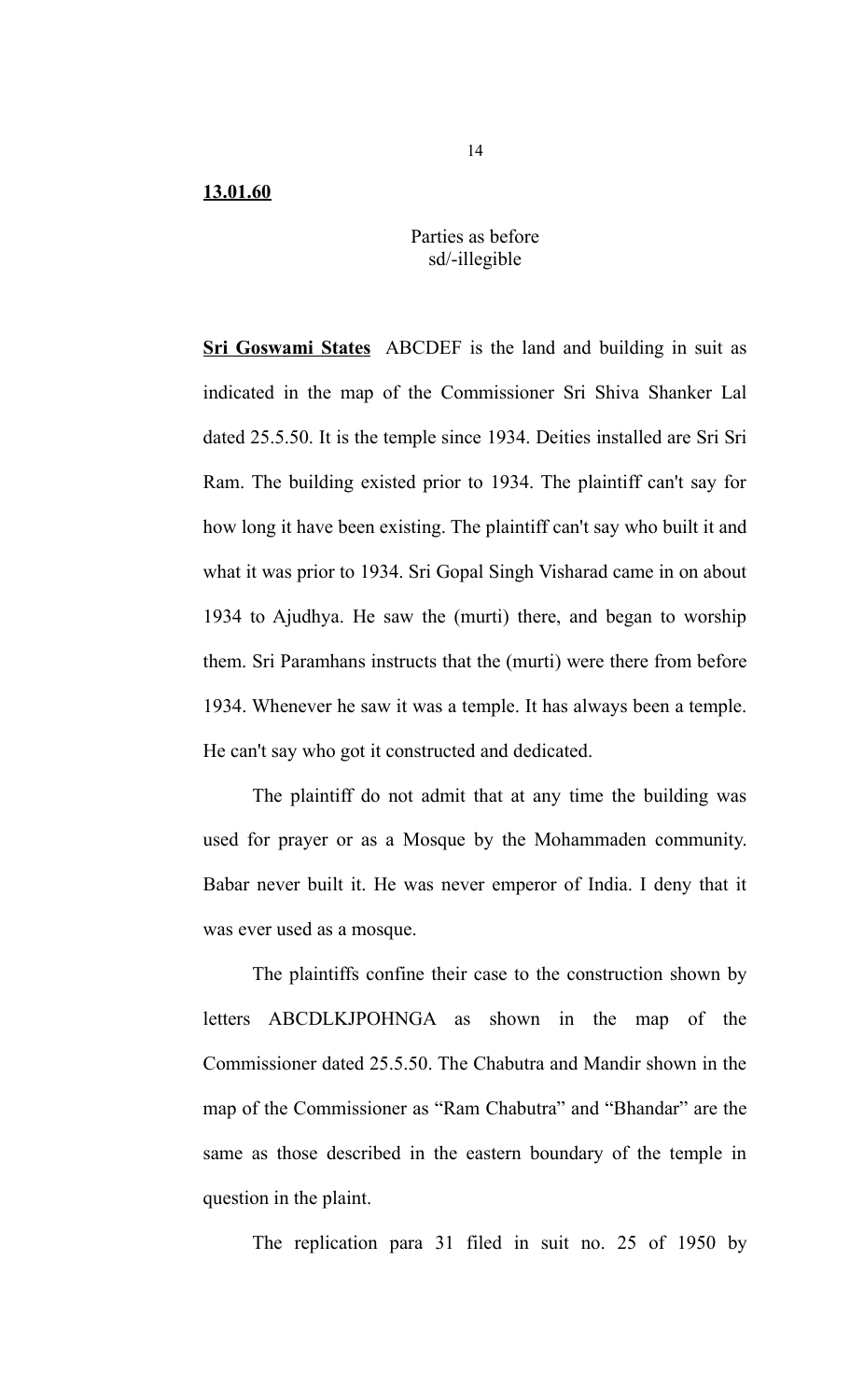Paramhans does not refer to the litigation mentioned in para 14 of the map filed by Zahur Ahmad and others. The proceedings mentioned in the last part of para 31 of the replication relate to those cases and proceedings which were between Mohammedans-sunnies & shias & others i.e. relating to suit no. 29 of 1945 of the Court of Civil Judge, Faizabad.

> sd/-illegible 13.1.60

## In the Court of Civil Judge, FD. Reg. Suit No. 02/50 Gopal Vs. Zahoor Regular Suit No. 25/50 Paramhans Vs. Zahoor

## 07.03.62

Defendant Gopal Singh Visharad and Sri Param Hans Ram Chandra plaintiffs of both the suits no. 2/50 and 25 of 1950 accompanied by their counsel state that they do not want any relief with regard to constructions or structures indicated in the map of the Commissioner Shiv Shankar Lal dated 25.05.50. by the terms 'Sita Rasoi', 'Bhandar' and 'Ram Chabutra'. They say that the reliefs are asked for only with regard to property included in the said map by letters A, B, C, D, L, K, J, P, O, H, N, G, A.

They further add that the term ' Janam Bhumi used in the plaint refers to Janam Bhumi of Sri Ram Chandra Ji and according the plaintiff's belief the property in the suit is the site of the same.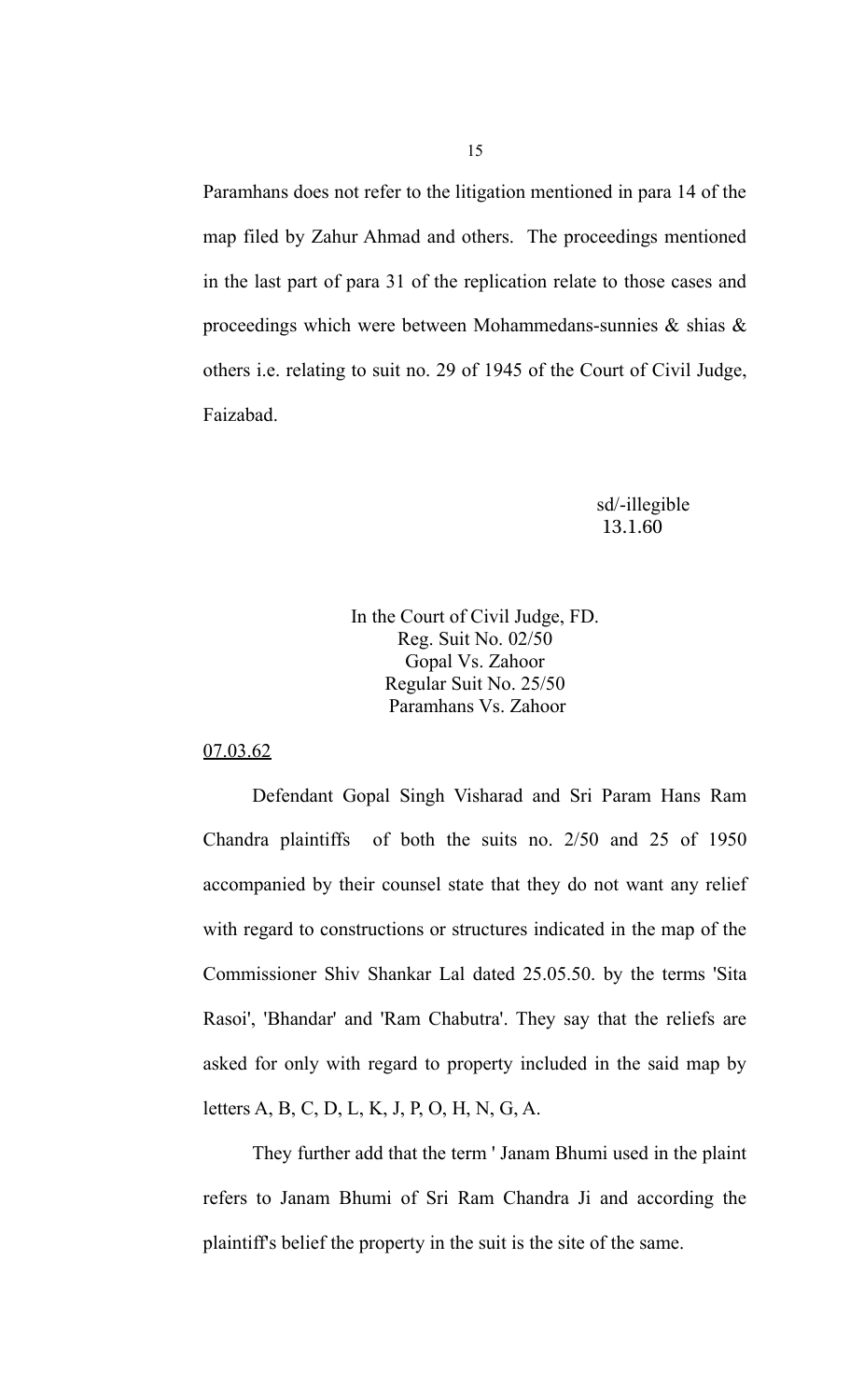They add that there is no foot prints carved out on any stone or any stone image of any Charan Paduka referred to in para 2 of the plaint.

According to them at the place in suit near the idol of Bhagwan Ram Chandra Ji are kept wooden sandals or Charan Paduka and also a small pair of silver Charan Paduka. They are not fixed to any stone, structure or floor but are placed loose near the idol.

They are that the idol of Bhagwan Ram Chandra Ji at the place in suit is an Achal idol.

They add that in plaintiffs claim right of worship with regard to the said Idol and also with regard to the 'Charan Paduka'.

The plaintiffs also claim a right to worship all the deities and idols situated in the property in suit besides that of Bhagwan Ram Chandra Ji as for example Laxman Ji, Hanuman Ji, Sita Ji, Saliqram Ji, etc. They also claim a right to worship and have Darshan of these as well as they have a right to a Darshan of the site in question, as according to their belief it is the birth place of Sri Ram Chandra Ji.

Sd/- illegible Sd/- illegible

Param Hans Ram Chandra Das Civil Judge, Faizabad Gopal Singh Visharat 07.03.62 07.03. 62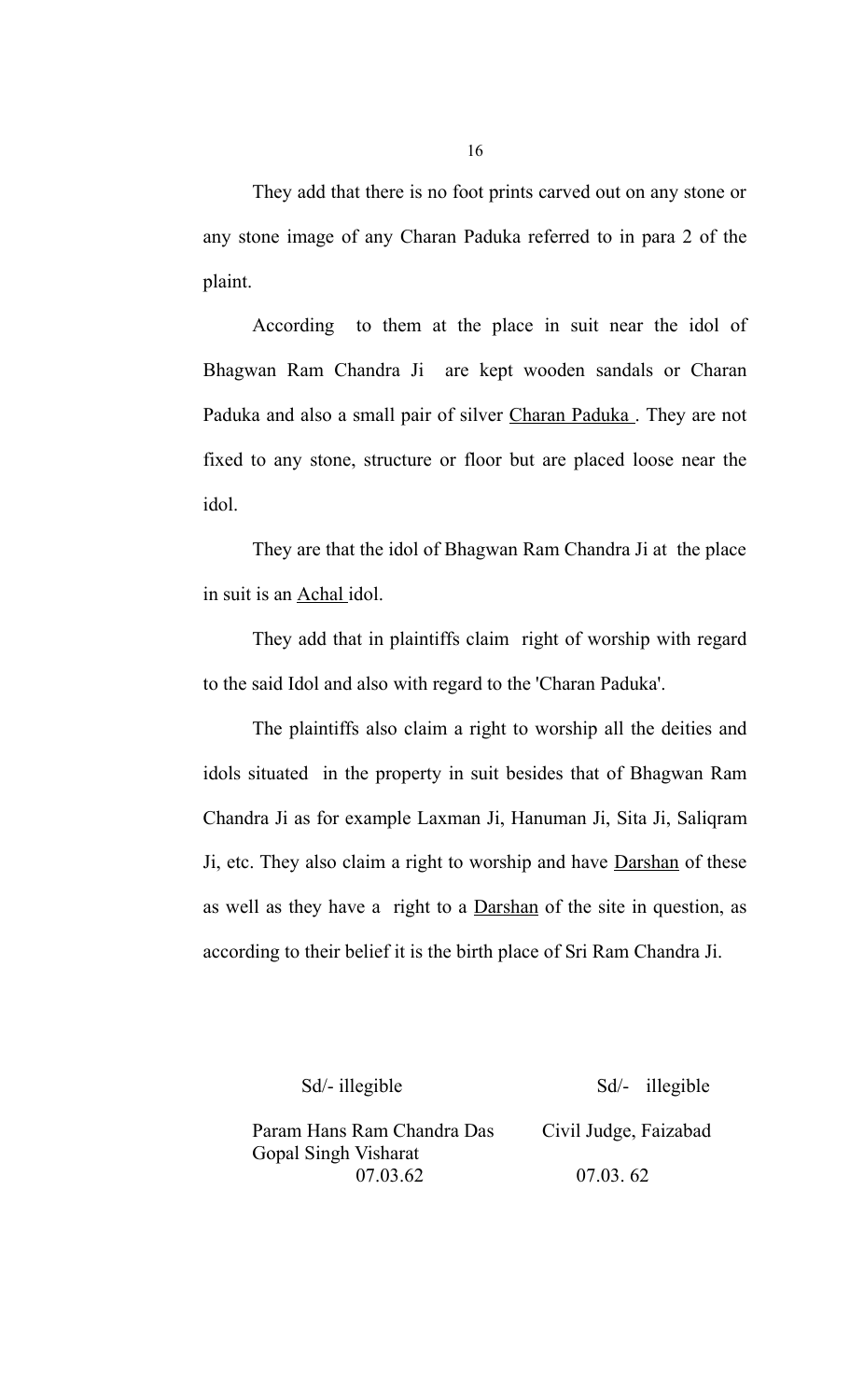## **In the court of Civil Judge, FD Reg. Suit No. 2 of 1950 Reg. Suit No. 25 of 1950**

## 07.03.60

Sri Mohd. Ayub, Advocate for the defendants states that the decision referred to in para 11 to 14 of the WS was in original Suit No. 61/280 of 1885 in the Court of Sub-Judge, Faizabad, Raghubar Das Mahanth versus Secretary State for India and Others. He adds that this decision bars the present suit by principle of resjudicata and estoppel.

| Sd/-illegible |                |  |
|---------------|----------------|--|
|               | Sri Mohd. Ayub |  |

Sd/- illegible Civil Judge

07.03.62

**In the court of Civil Judge, FD Reg. Suit No. 2 of 1950 Gopal Vs. Zahoor Reg. Suit No. 25 of 1950 Param Hans Vs. Zahoor**

## **08.03.62**

Sri P.D. Goswami, Advocate for defendants states that the reports of the Commissioner spoken in Para 15 of WS has not effect on the rights of plaintiff, nor do the provisions of Section 5 (3) of U.P. Act, 13 of 1936 apply to the present suit as they are based on a right of worship of plaintiff who is a Hindu. According to him the provisions of the Act are applicable to the property and the right of the Muslims only.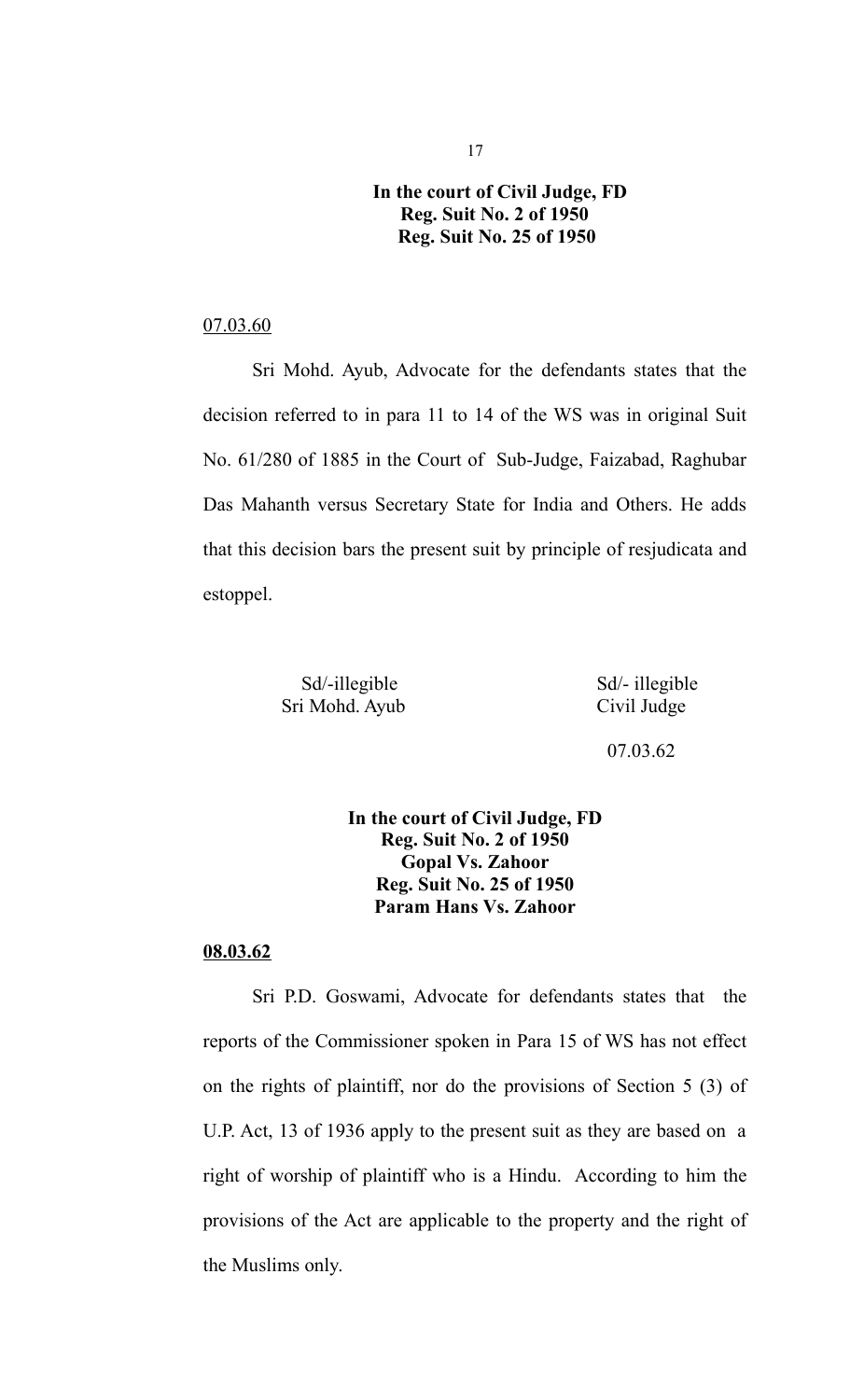18

He does not give up the plea taken by him in the replication in that connection.

According to him the said Act has been repelled by U.P. Act 16 of 1960. He further adds that in case the said Act be considered applicable in the present suits it is ultra vires the provisions of the Government of India Act 1935 and is in conflict with the Ancient Monuments Preservation Act. (Act No. VII of 1904.

| Sd/-illegible | Sd/- illegible  |
|---------------|-----------------|
| P. D. Goswami | Civil Judge, FD |

illegible 09.03.62

## **In the court of Civil Judge, FD Reg. Suit No. 2 of 1950 Gopal Vs. Zahoor Reg. Suit No. 25 of 1950 Param Hans Vs. Zahoor**

#### **09.03.62**

Sri Mohd. Ayub Advocate for the defendants states that under para 15 of the WS in Suit No. 2 of 1950, the defendants plead that the suit is barred by provision of Section 5 (3) of Muslim Waqf Act, 1936 (U.P. Act No. 13 of 1936).

He adds that by the plea set up in para 19 of the WS, it is meant that the suit is bad for want of consent in writing of the Advocate in general and other provisions of Section 91 of the C.P.C.

He adds that from para 9 of WS the plea arises that Almighty God in whom the property in suit vests duly represented by some authorised persons should have been made a party to the suit and the suit is bad for non-joinder of parties. He adds that the Muslim in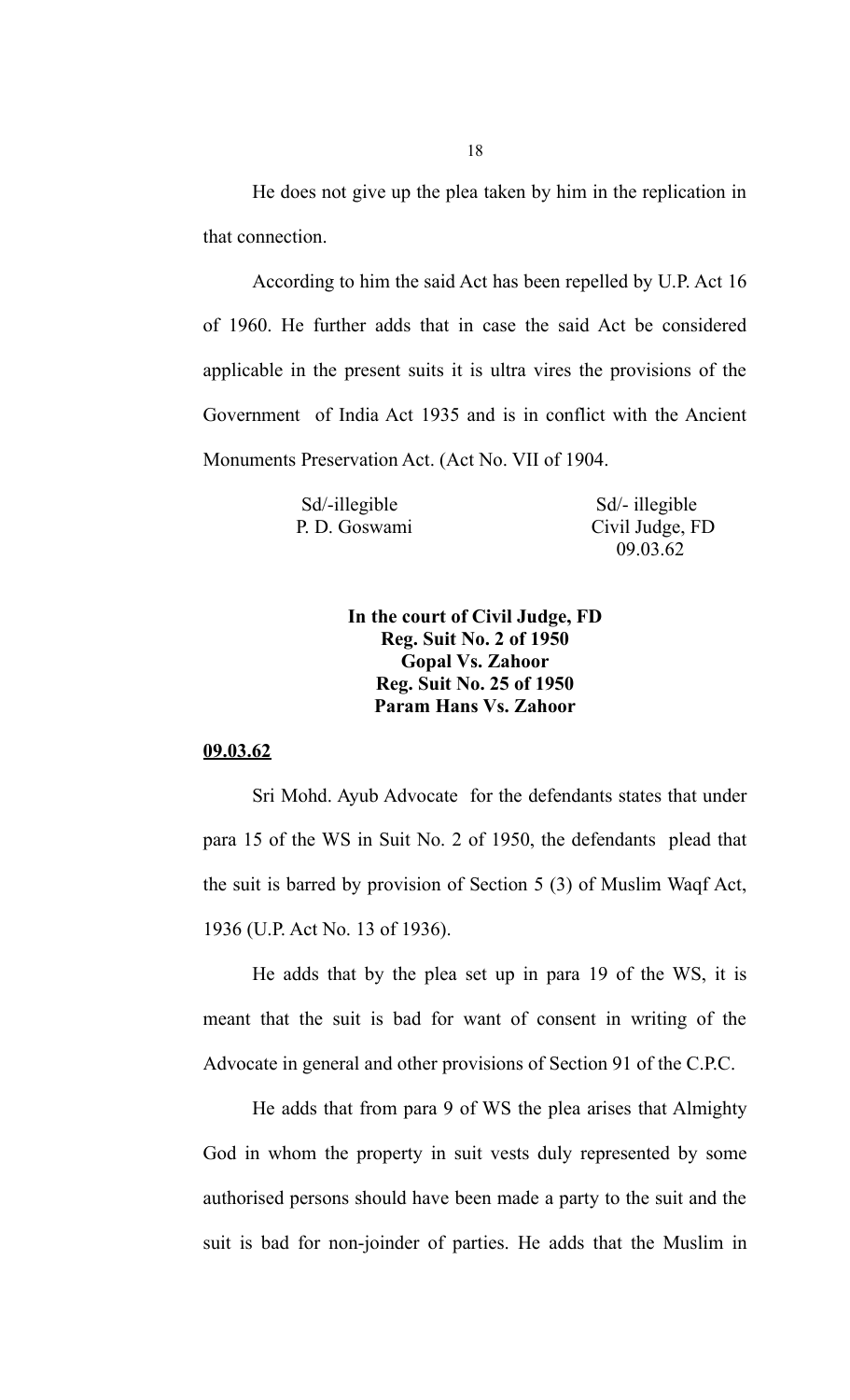general or the Mutwalli

 of the said Waqf or Sunni Central Board or Waqf should also have been made defendants in the suit.

He adds that the present suit being a suit for injunction is barred by time under Article 120 of the Indian Limitation Act.

Sd<sup> $\ell$ </sup>- illegible Sd<sup> $\ell$ </sup>- illegible

 Sri Mohd. Ayub Civil Judge, FD 09.03.62

## **F I N D I N G S**

## **ISSUES NO. 1, 2 & 6**

- **1. Is the property in suit the site of Janam Bhumi of Shri Ram Chandra Ji?**
- **2. Are there any idols of Bhagwan Ram Chandra Ji and are His charan Paduka' situated in the site in suit.?**
- **6. Is the property in suit a mosque constructed by Shansha Babar commonly known as Babri mosque, in 1528A.D.?**

## **FINDINGS**

Original Suit No. 4 of 1989 is a leading case. The above issues are identical to issues No.  $1(a)$  (b),  $1-B$  (b),  $19-d$ ,  $19-e$  and  $19-f$  of the Original Suit No. 4 of 1989. I have already recorded the findings in Original Suit No. 4 of 1989. Let the copy of the judgment be placed in this record. The issues are decided accordingly.

## **ISSUES NO. 3, 4 & 7**

**3. Has the plaintiff any right to worship the 'Charan Paduka'**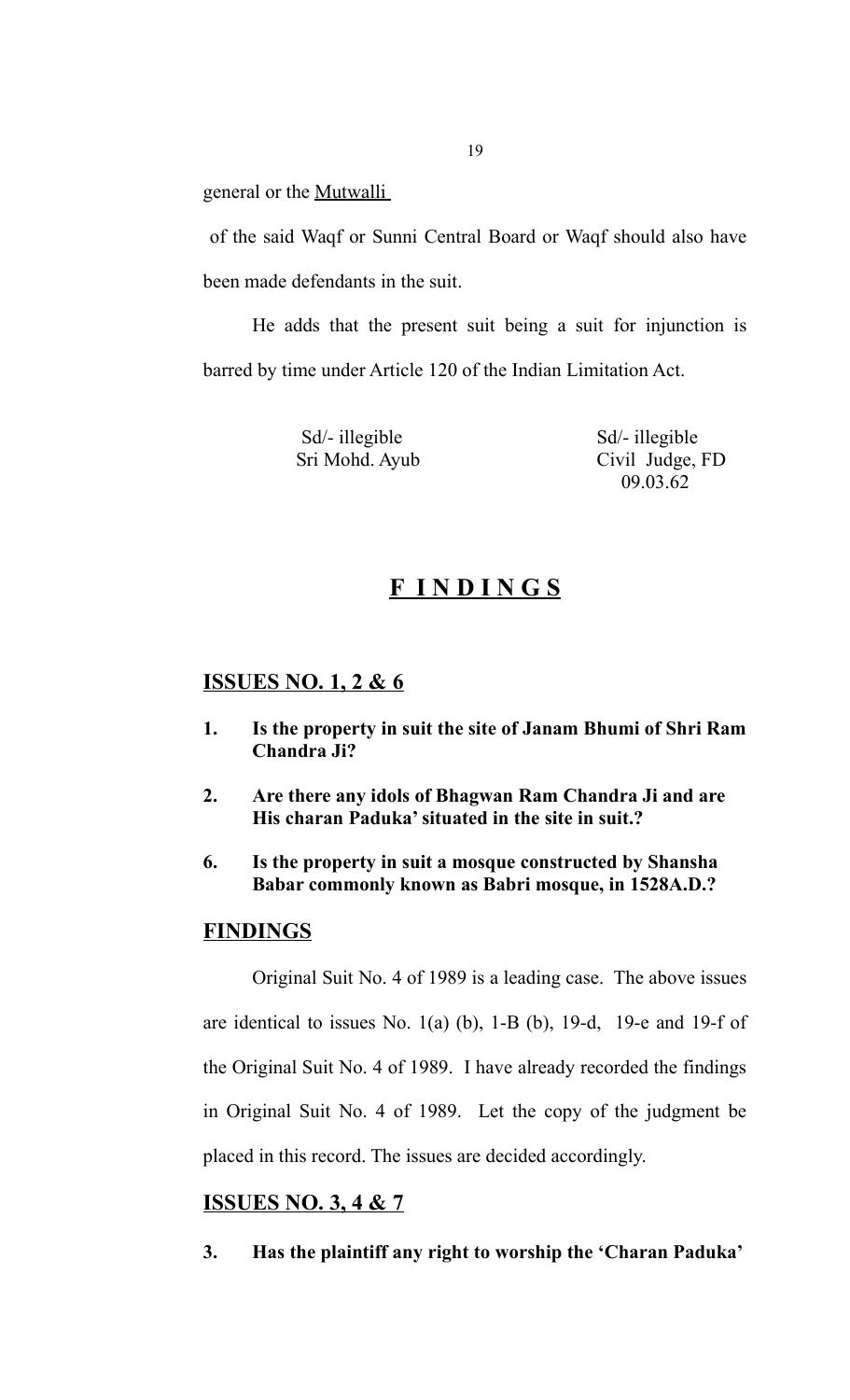**and the idols situated in the place in suit.?**

- **4. Has the plaintiff the right to have Darshan of the place in suit.?**
- **7. Have the Muslims been in possession of the property in suit from 1528A.D.**

## **FINDINGS**

These issues are identical to issues No. 1-B(c), 2, 4, 10, 11, 12, 13, 14, 15, 19-a, 19-b, 19-c, 27 and 28 of Original Suit No. 4 of 1989. Accordingly, I crave to refer the finding of Original Suit No. 4 of 1989. These issues are decided in terms of findings of the above leading case.

**ISSUES NO. 9, 9(a), 9(b), 9(c)**

- **9. Is the suit barred by provision of section (5) (3) of the Muslim Waqfs Act (U.P. Act 13 of 1936);?**
- **a. Has the said act no application to the right of Hindus in general and plaintiff of the present suit, in particular to his right of worship.?**
- **b. Were the proceedings under the said act referred to in written statement para 15 collusive? If so, its effect?**
- **c. Are the said provisions of the U.P. Act 13 of 1936 ulta-vires for reasons given in the statement of plaintiff's counsel dated 9.3.62 recorded on paper No.454-A-?**

## **FINDINGS**

These issues are identical to issues No. 5-a, 5-b, 5-c, 5-d, 5-e, 5-f, 7-b, 17 (**issue no.17 of O.O.S. No.4 of 1989 has already been decided by the Civil Judge, Faizabad**) 18, 20-a, 20-b, 23, 24, 25 and 26 of Original Suit No. 4 of 1989. I have recorded the findings in the above leading case. I crave to rely over the same. These issues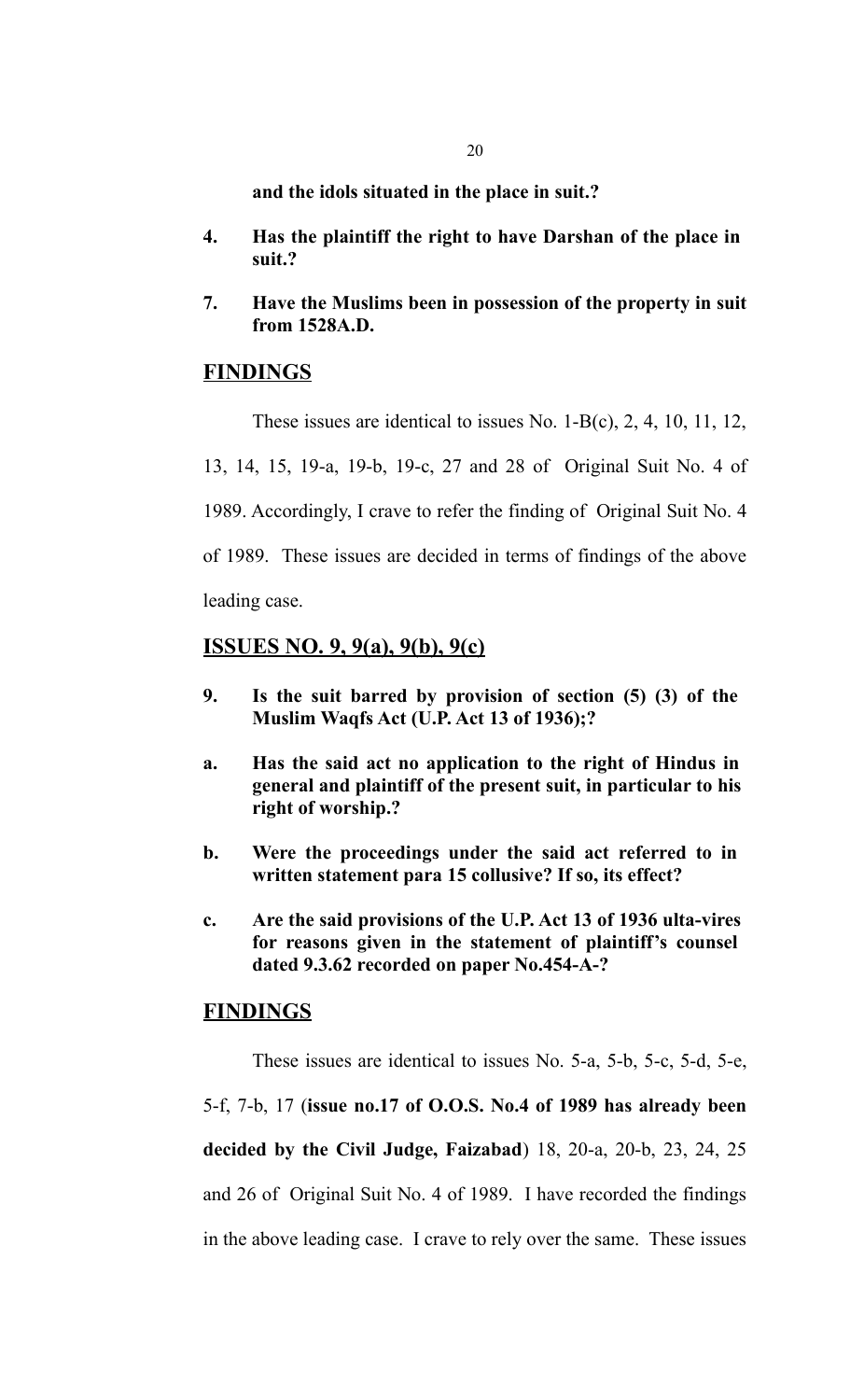are decided in terms of the aforesaid findings.

## **ISSUES NO. 5-a and 5-b**

- **a. Was the property in suit involved in original suit no.61/280 of 1885 in the court of sub-judge, Faizabad Raghubar Das Mahant Vs. Secretary of State for India & others.?**
- **b. Was it decided against the plaintiff.?**

## **FINDINGS**

These issues are identical to issue No. 1-B (a) of Original Suit No. 4 of 1989. The above issues are decided in terms of my finding recorded in the leading case.

## **ISSUES NO. 5(c) and 5(d)**

- **c. Was that suit within the knowledge of Hindus in general and were all Hindus interest in the same.?**
- **d. Does the decision in same bar the present suit by principles of Resjudicata and in any other way.**

## **FINDINGS**

These issues are inter related and identical to the issues No. 7 a, 7-c, 7-d and issue no. 8 in Original Suit No. 4 of 1989, on which the finding has already been recorded and the copy of the judgment is placed on record. The above issues are decided in terms of above findings in the leading case.

## **ISSUE NO. 13.**

**Is the Suit No.2 of 50 Shri Gopal Singh Visharad Vs. Zahoor Ahmad bad for want of notice under section 80 C.P.C. ?**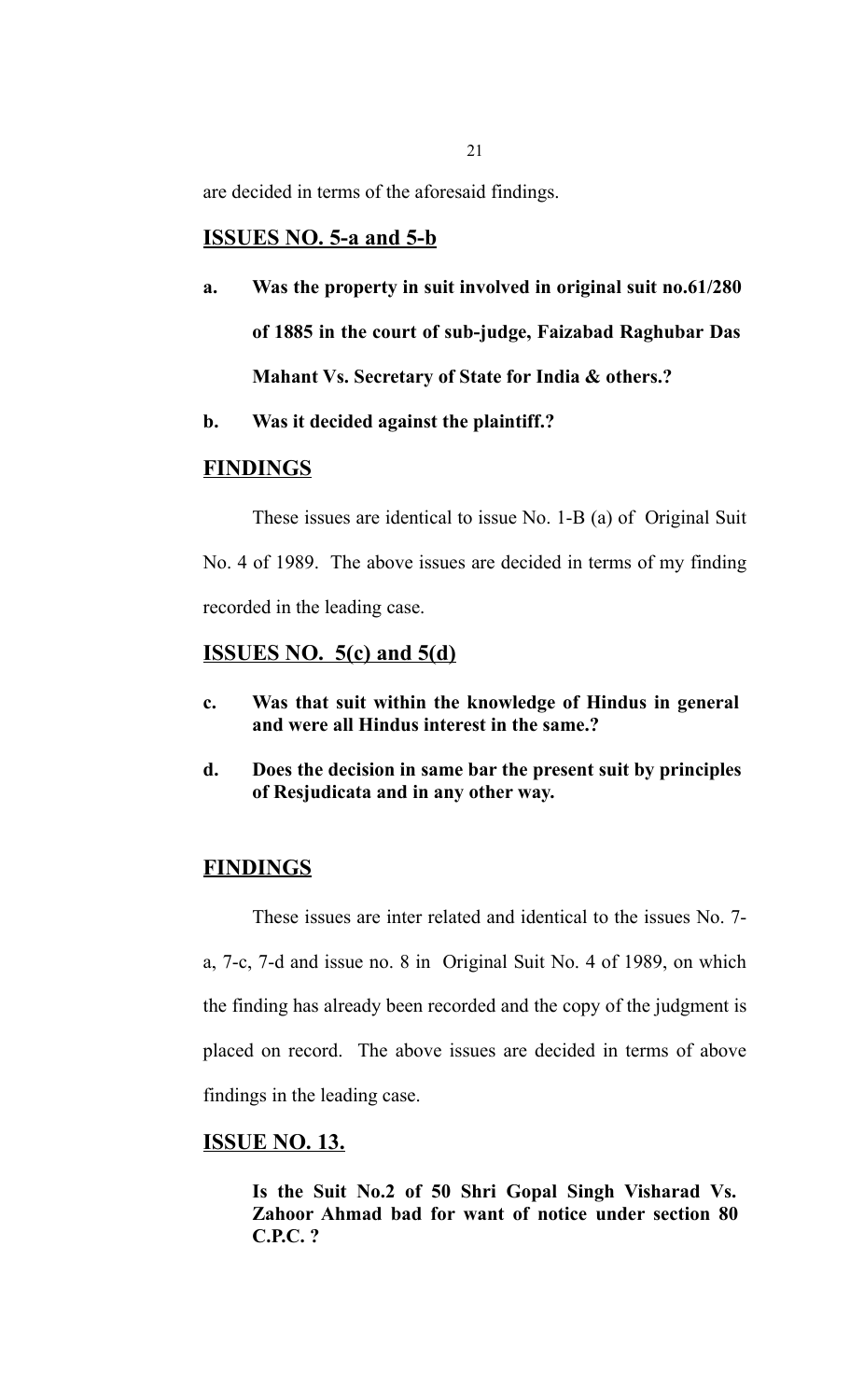## **FINDINGS**

It is contended on behalf of the defendants that the suit is bad for want of notice under Section 80 C.P.C. and is liable to be dismissed on this count. In this regard it would be pertinent to refer Section 80 C.P.C., which used to exist at the time of filing the suit, which reads as under:-

> *"80. No suit shall be instituted against the Government or against a public officer in respect of any act purporting to be done by such public officer in his official capacity, until the expiration of two months next after notice in writing has been delivered to or left at the office of-*

> *(a) in the case of a suit against the Central Government, except where it relates to a railway, a Secretary to that Government;*

> *(b) in the case of a suit against the Central Government where it relates to a railway, the General Manager of the railway;*

> *(c) in the case of a suit against a State Government, a Secretary to that Government or the Collector of the district: and, in the case of public officer, delivered to him or left at his office, stating the cause of action, the name, description and place of residence of the plaintiff and the relief which he claims; and the plaint shall contain a statement that such notice has been so delivered."*

> Section 80 C.P.C. is first step in litigation when the cause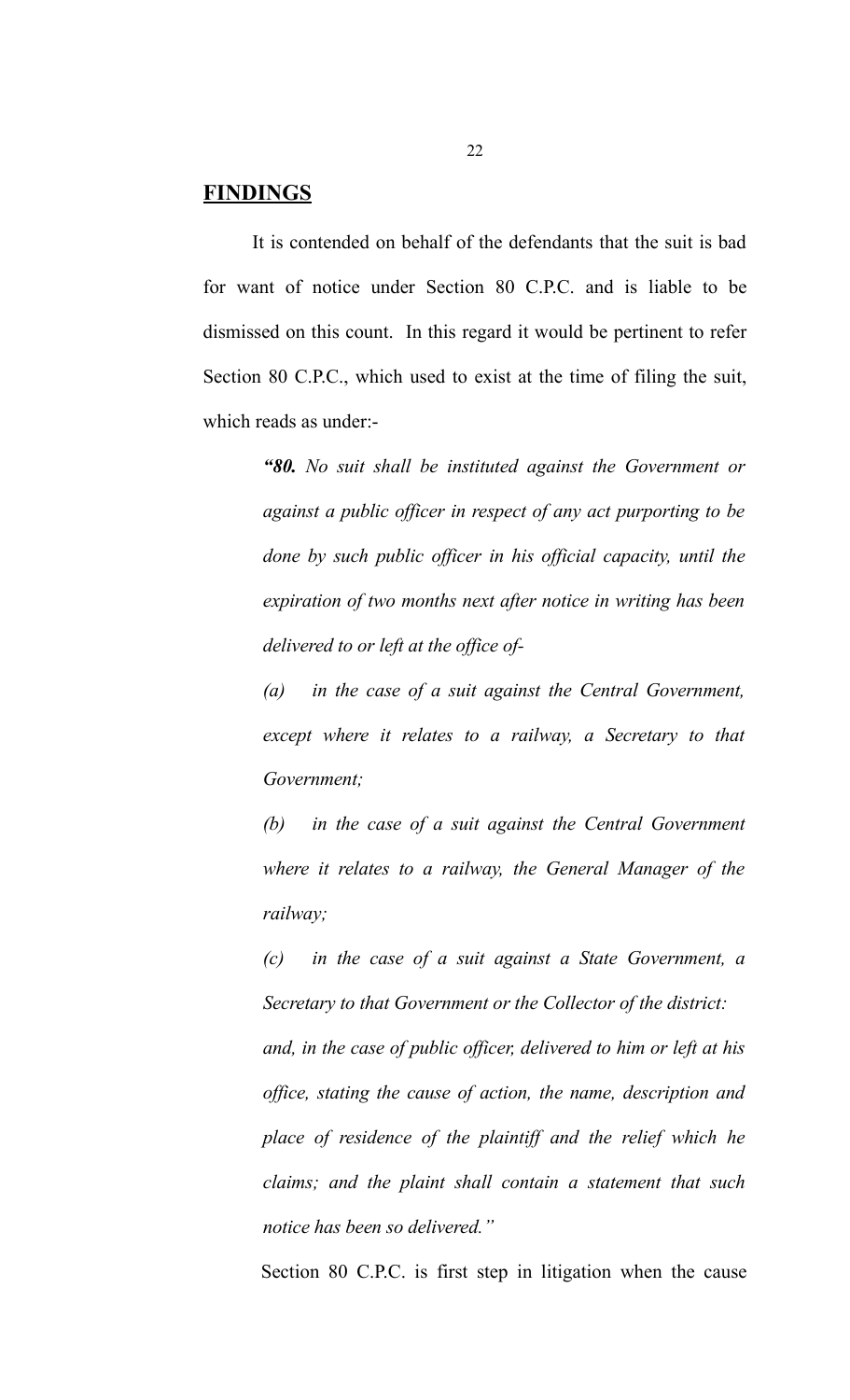of action is complete. It provides that service of advance copy of plaint on defendant or defendants and no suit shall be instituted until expiry of two months after such service. It does not define right of parties or confer any rights on the parties. It only provides mode of procedure for getting the relief in respect of cause of action. It lays down rule of procedure and does not define substantial right. The first part dealing with that the service of notice is mandatory. Second part of which relates to the contents of the plaint is not mandatory. In case of failure to give notice, Section imposes statutory and unqualified obligation of Court and the suit not complied with Section 80 C.P.C. cannot be entertained and if instituted, the plaint must be rejected under Order 7 Rule 11 C.P.C. It further transpires that defendants, District Magistrate, City Magistrate and Superintendent of Police acted in discharge of their official capacity, accordingly failure to give notice is fatal in this case. It is a settled proposition of law that a suit against the Government or Public Officer to which the requirement of a public notice under Section 80 of Code of Civil Procedure is attracted, cannot be validly instituted even after giving the notice until the expiry of the period of two months, next after the notice in writing has been delivered to the authority concerned in the manner prescribed in the Section. It further transpires that the whole object of serving a notice under Section 80 is to give Government sufficient warning in the case proposed to be instituted so that Government can settle the claim without litigation.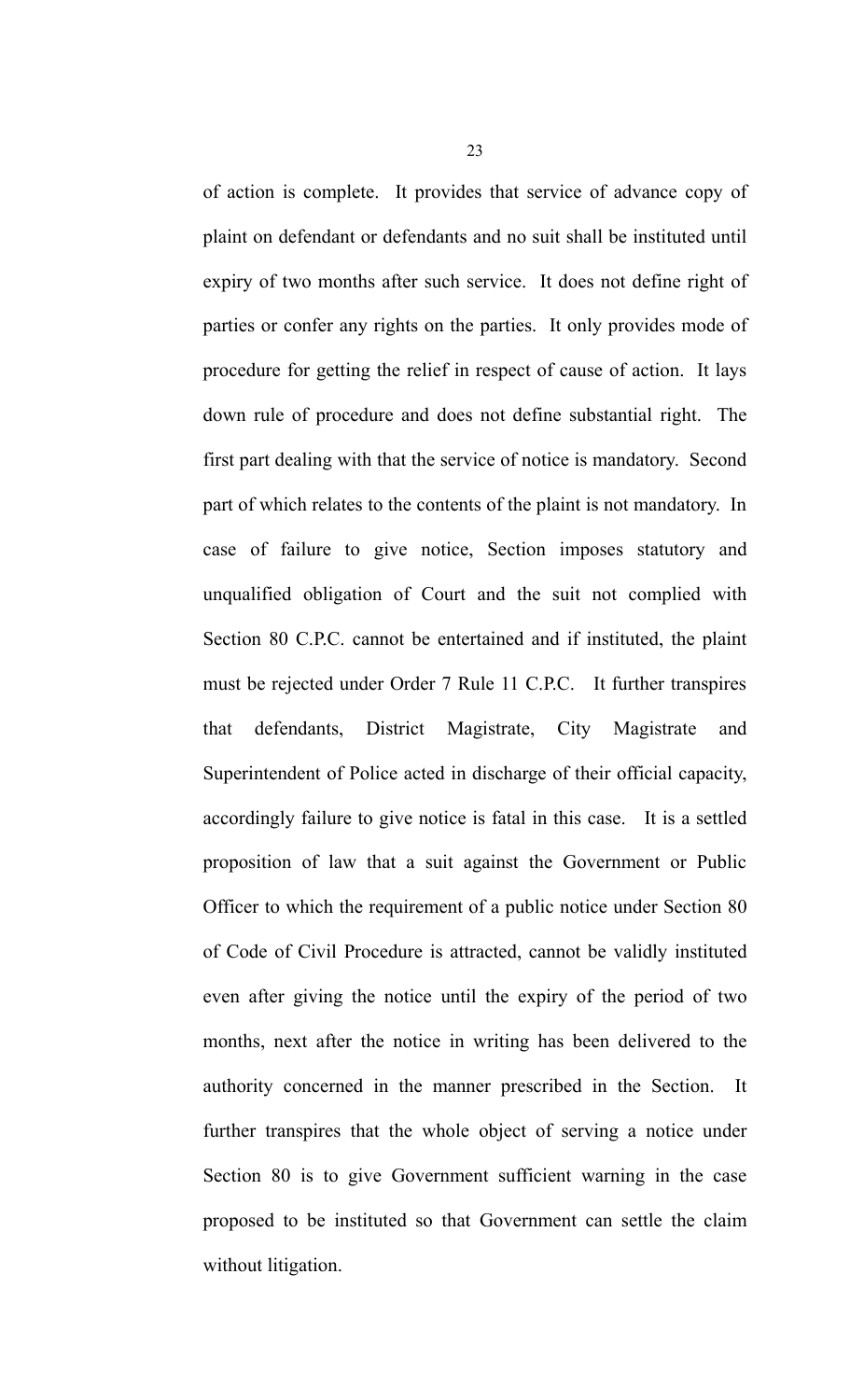The Section has been enacted as a measure of public policy with the object of ensuring that before a suit is instituted against the government or a public officer, the government or the officer concerned is afforded an opportunity to scrutinize the claim and if it be found a just claim, to take immediate action and thereby avoid unnecessary litigation and save public time and money by settling the claim without driving the person who has issued the notice to reinstitute the suit involving considerable expenditure and delay. Thus if for want of statutory notice, the suit must fail. The public purpose underlying the provisions of Section 80, is for the advancement of justice and securing of public goods by avoidance of unnecessary litigation. The language of the section is express, explicit and mandatory and it admits no exception. Therefore, it is the plaintiff's duty of the court to give effect to it and considerations of hardship will not be a legitimate ground for not faithfully implementing the mandate of the legislature. Plaintiff has not referred anything in the plaint as to why he has failed to make a substantial compliance of Section 80 C.P.C. Further in view of the fact that parties have advanced the arguments and the matter is tied up, accordingly I think this is not a fit case in which the plaint has to be rejected by invoking power under Order 7 Rule-11 C.P.C.

Since this is a suit for declaration, accordingly in view of the decision of Hon'ble Privy Council in the case of *Bhagchand Dagdusa Gujrathi and Ors. v. Secretary of State for India, AIR 1927 Privy Council 176,* notice under Section 80 C.P.C. is required to be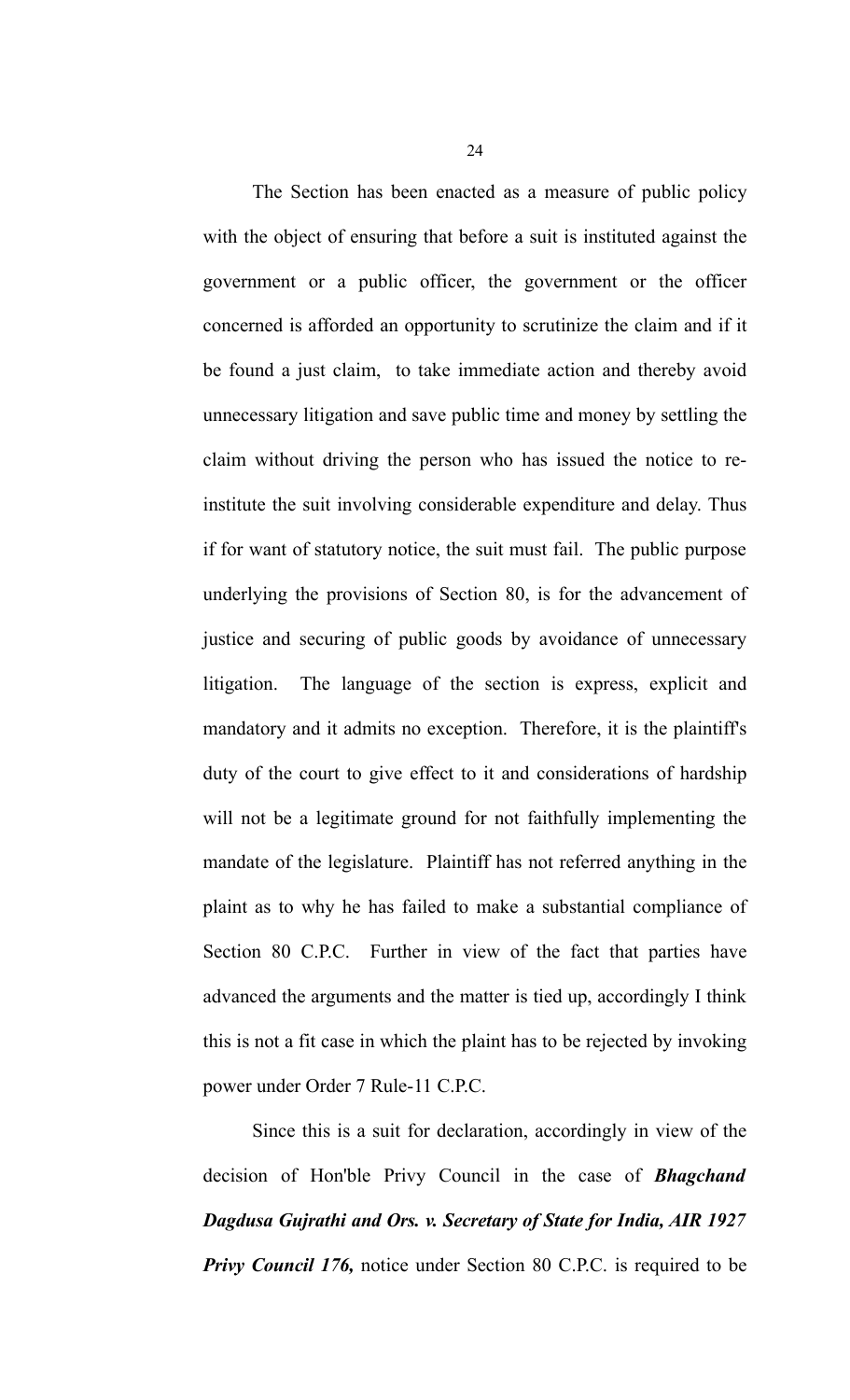given before filing the suit for declaration. It further transpires that the plaintiff has also sought relief for injunction. The Privy Council in the case referred (supra) approved the decision of Allahabad High Court in *Bachchu Vs Secretary of State (1902) 25 All. 187* and took a view that Section 80 should be strictly complied with to all form of actions and all kind of relief including the suit for injunction. Their Lordships took a view that Section 80 imposes a statutory and unqualified obligation upon the Court to ensure the compliance of Section 80 C.P.C. This Court in *Union of India Vs. Brignath Rai, AIR 1971 All. 209* held that Section 80 applies for all suits for injunction perpetual, prohibitory and mandatory. Thus in view of the fore going decision, I am of the view that Shri Gopal Singh Visharad ought to have filed the suit after giving notice under Section 80 C.P.C. and the instant suit is bad for want of notice under Section 80 C.P.C. Issue no. 13 is decided against the plaintiff and in favour of the defendant.

#### **ISSUE NO. 8**

## **Is the suit barred by proviso to section 42 Specific Relief Act.?**

## **FINDINGS**

On behalf of the defendants it is urged that the instant suit is barred by the proviso to section 42 of the Specific Relief Act, 1877 which reads as under :-

> *"42. Any person entitled to any legal character (b), or to any right as to any property, may institute a suit against any*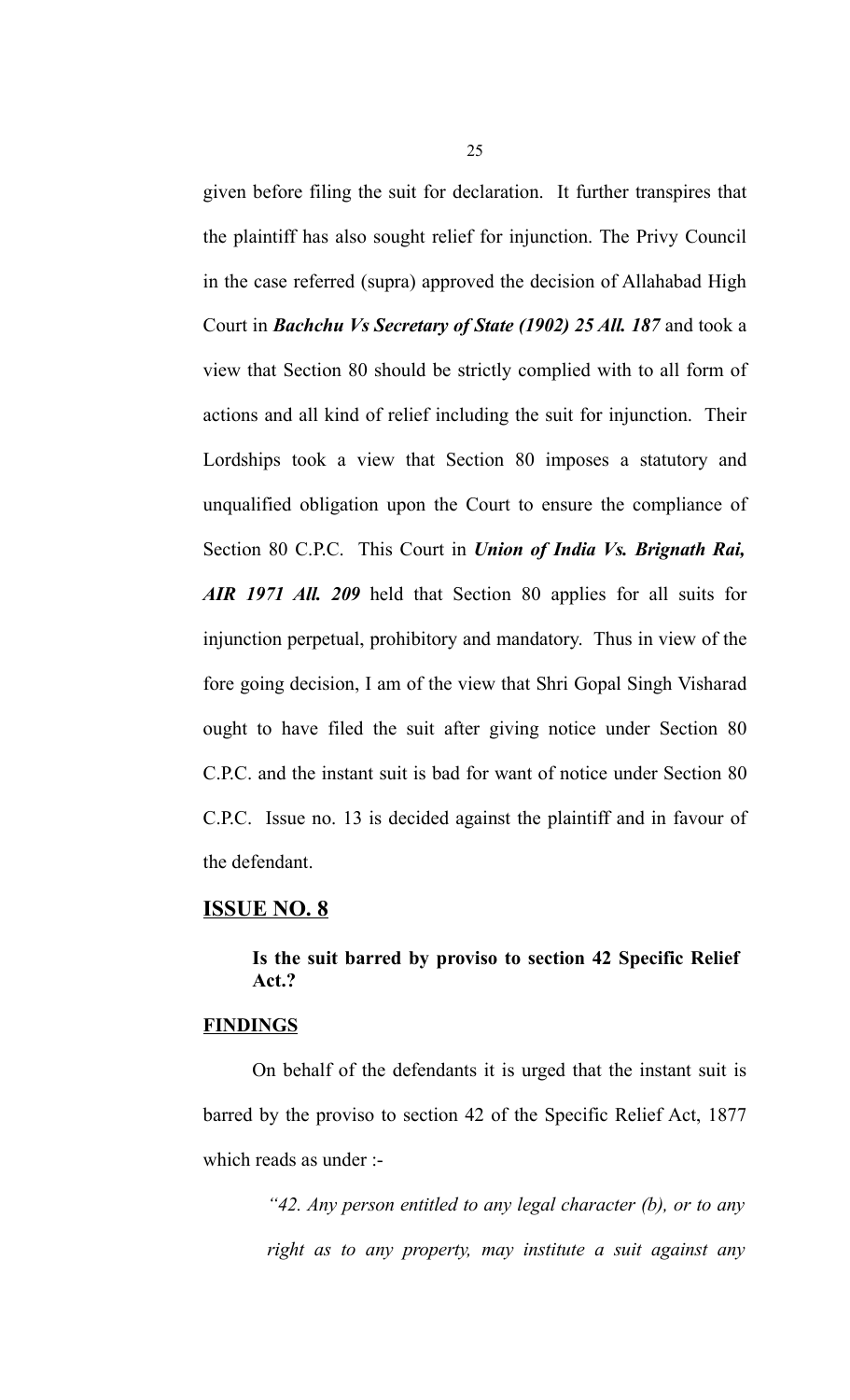*person denying, or interested to deny, his title to such character or right, and the Court may in its discretion make therein a declaration that he is so entitled (c ) and the plaintiff need not in such suit ask for any further relief (d):*

*Provided that no Court shall make any such declaration where the plaintiff, being able to seek further relief than a mere declaration of title, omits to do so (e).*

*Explanation.- A trustee of property is a "person interested to deny" a title adverse to the title of some one who is not in existence, and for whom, if in existence, he would be a trustee."* 

It has been urged on behalf of the plaintiff that the plaintiff is not entitled for any declaration in view of the express bar of the proviso. The scope of the Section is that (1) plaintiff must be a person entitled to a legal character or to any right as to any property. (2) The defendant must be a person denying or interested to deny must have title to such character and the declaration must be of a legal character or to a right to the property and the plaintiff is able to seek mere declaration of title, he must seeks such relief. If any of the three conditions are not fulfilled, the suit must be dismissed. In this context, new Section 34 of Specific Relief Act, 1963 also deals with the legal character. Thus, according to Section 42, presently of Section 34 of Specific Relief Act any person entitled to a legal character or to any right as to any property may institute a suit against any person denying or interested to deny his title to such character or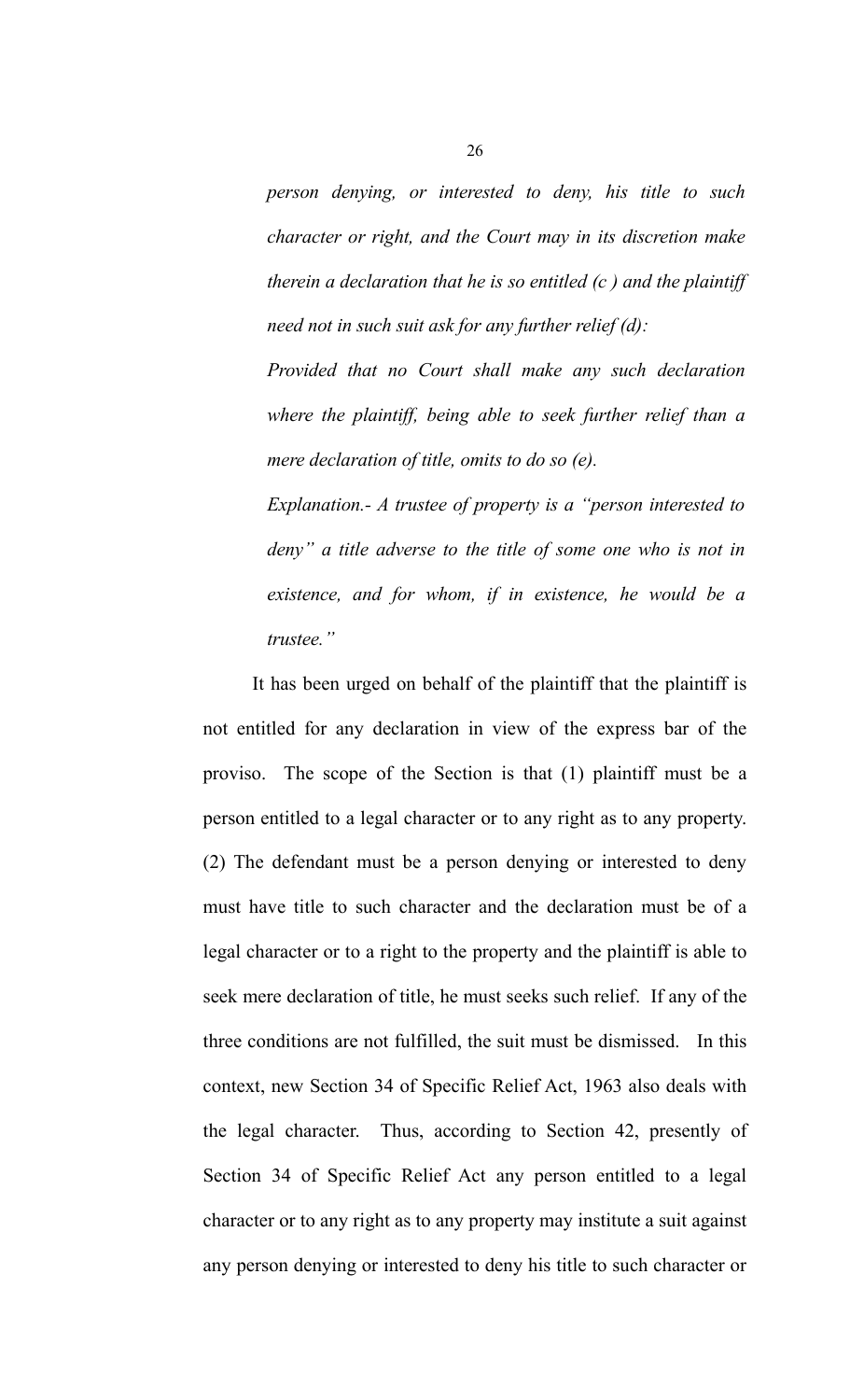right and the court may in its discretion make a declaration that he is/was entitled. In this suit the plaintiff has not come out with a case that he had any right to institute the suit denying the title of the defendants. Moreover, it is further clear that plaintiff's right must subsist on the date of the suit as well as on the date of decree vide *Bhagauti Prasad Khetan and others Vs. Laxminathji Maharaj and others, AIR 1985 All. 228.* It is now clear that the so called temple or place of worship in the year 1950 had already been demolished on  $6<sup>th</sup>$ December, 1992. Consequently with the changed situation at present the plaintiff's right does not subsist. The plaintiff has not come out with a case that after the death of his father, anybody forbade him to worship the deity. In this case plaintiff has failed to establish his legal character for the reasons that it has nowhere been stated by him that he was forbidden not to offer prayers before the deity.

The only grievance of the plaintiff is that his father was not allowed to touch the deity for which there is an explanation from the side of the State Government that there was tense law and order situation, accordingly the proceedings under Section 145 Cr.P.C. were instituted and arrangements were made for the betterment of the property in suit by the receiver Shri Priya Dut Ram. It is further urged that to avoid any imperiling public peace and tranquility, authorities throughout acted in a manner warranted by law for maintenance of public peace on the festival. It is nobody's case that the plaintiff's father was deprived of Darshan. The only grievance of the plaintiff is that his father was not allowed to touch the deity. The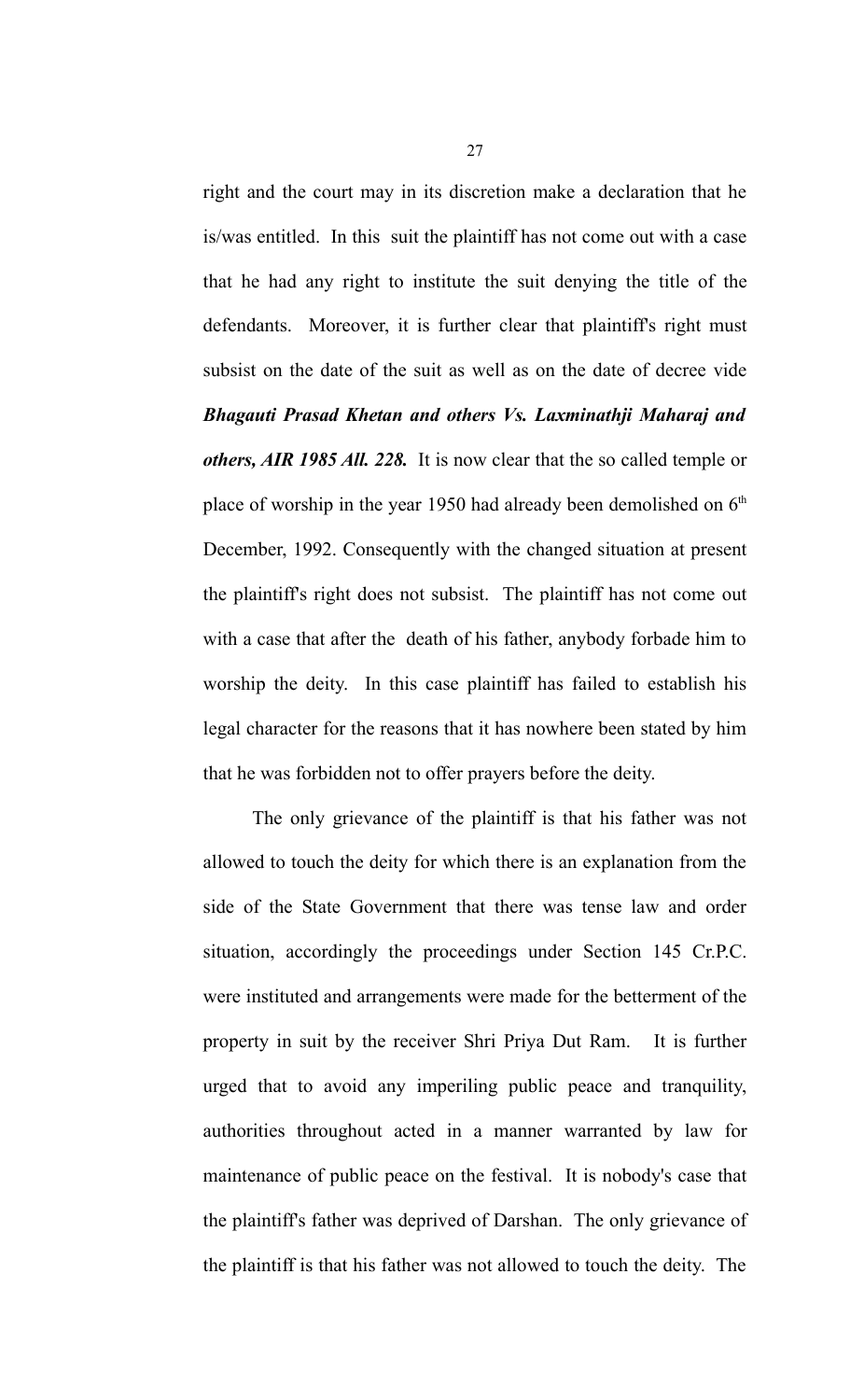case of the defendant no.6 is that in view of the crowd on the festival day it was necessary to regulate the same and it was not possible that people may worship with touching the idol. Consequently, the restriction was reasonable. The plaintiff was not denied to worship deity. Darshan is also a kind of worship. The crowd cannot be allowed to touch the deity specially under a circumstance when the property was already attached and prohibitory order was issued under Section 145 Cr.P.C. earlier. Thus, the suit for declaration appears to be not maintainable in view of proviso to Section 42 of Specific Relief Act as the plaintiff has failed to establish his legal character. It is further clear that the plaintiff's right does not subsist on the date of the decree for the reason that the property has already been demolished and it has nowhere been mentioned in the plaint that after the demolition of the property, the plaintiff was deprived of having any Darshan. It has to be left to the discretion of the authority to decide about arrangement to be made in public interest and to secure a public peace. This cannot be a cause of grievance. Darshan comes within the category of worship. Darshan of the deity was not denied to the plaintiff's father. Consequently to my mind there was no cause of action to file the instant suit and specially in the circumstance that plaintiff has no legal character and this is not a case where the Court should exercise any discretion and pass any decree as prayed for, for the reasons that the present plaintiff had neither visited the place of worship before its demolition and was not deprived of worship. It is not the case that uniform standard was not applied to other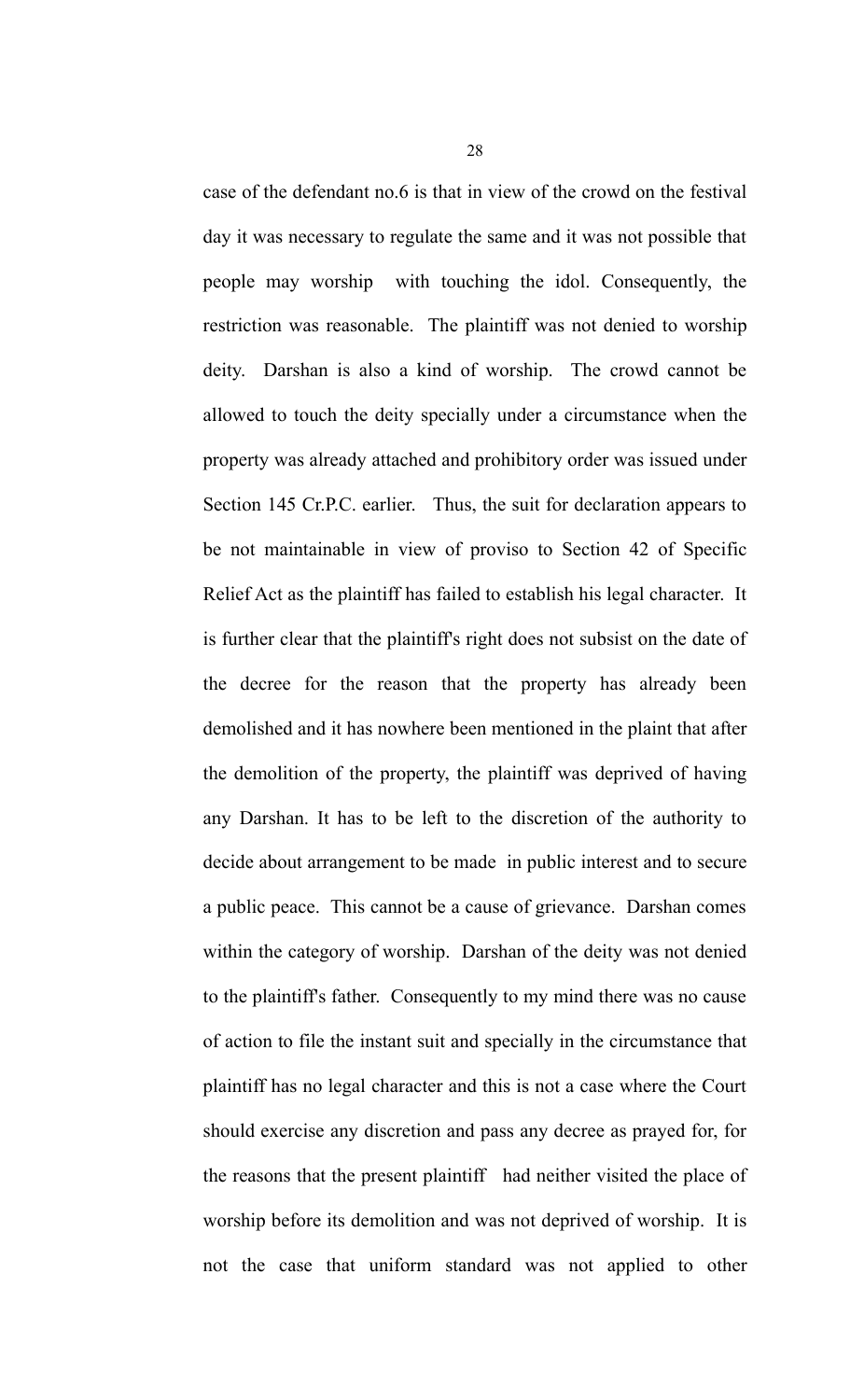worshippers in allowing prayers and worship of deity. Thus, the procedure so adopted was uniform. The administration rightly maintained peace and public tranquility by regulating the crowd. This is not a case in which a discretion has to be exercised in favour of the plaintiff by allowing the suit of declaration to obstruct the discharge of administrative functioning of the State. The State authority acted bonafidely without causing any interference or hindrance in the worship of Hindus and only controlled the crowd and allowed privileges of Darshan to everybody including the plaintiff. The plaintiff's case does not fall within the special category through which he could ask for more rights than other worshippers. Thus on this count also, the suit for declaration and injunction fails.

## **ISSUES NO. 11(a) & 11(b)**

- **a. Are the provisions of section 91 C.P.C. applicable to present suit ? If so is the suit bad for want of consent in writing by the advocate general ?**
- **b. Are the rights set up by the plaintiff in this suit independent of the provisions of section 91 C.P.C. ? if not its effect. ?**

#### **FINDINGS**

According to the plaint averments, it is clear that suit was filed in individual capacity. There is nothing on record to suggest that the suit was in the nature of representative capacity or it was a case of public nuisance. Consequently, the plaintiff has not rightly approached Advocate General by not treating the case as public nuisance under Section 91 of C.P.C. Section 91 C.P.C. then in force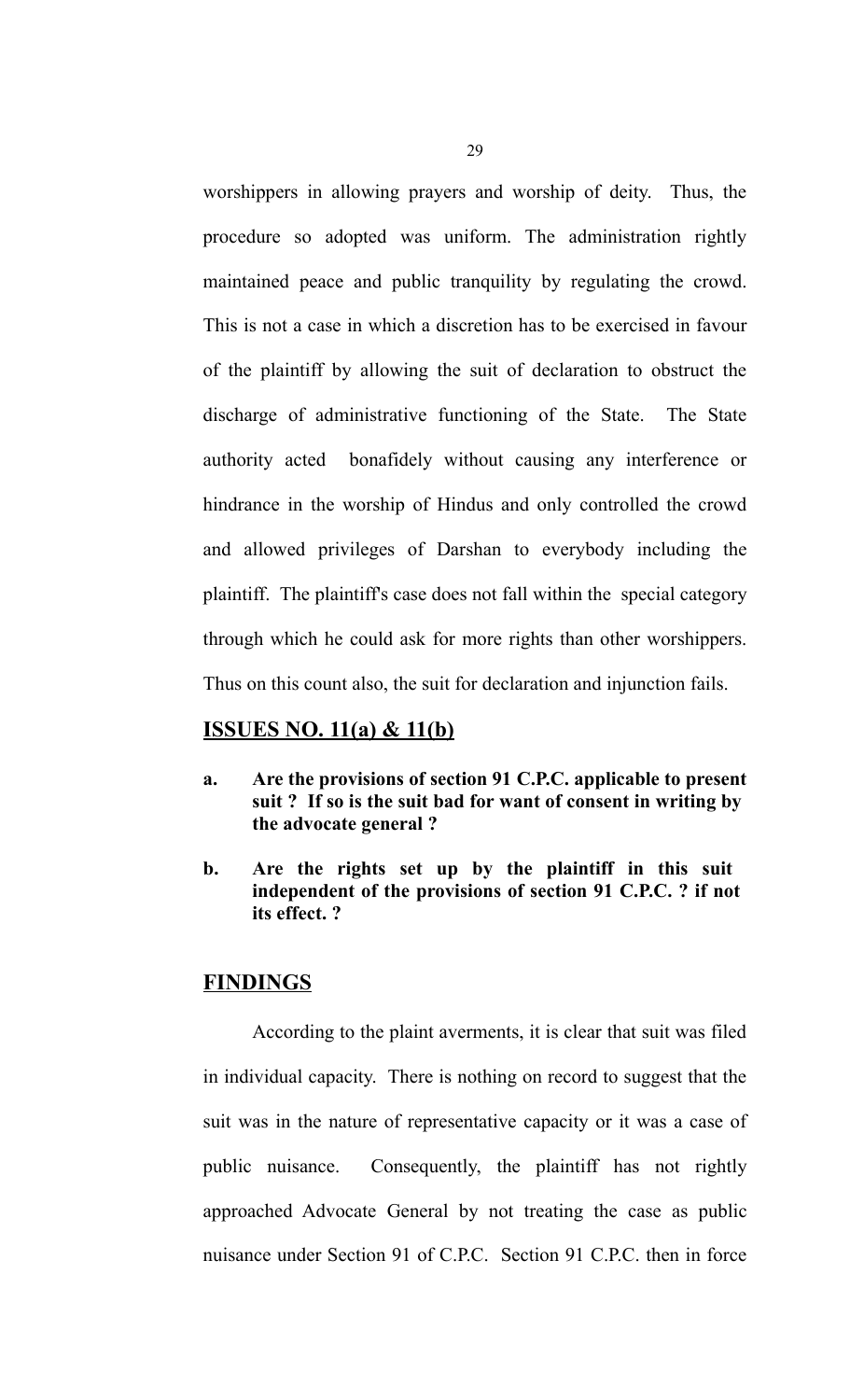reads as under :-

*"91. (1) In the case of a public nuisance the Advocate General or two or more persons having obtained the consent in writing of the Advocate General, may institute a suit, though no special damage has been caused, for a declaration and injunction or for such other relief as may be appropriate to the circumstances of the case.* 

*(2) Nothing in this Section shall be deemed to limit or otherwise affect any right of suit which may exist independently of its provisions."*

It further transpires that for alleged civil wrong, the suit was filed. Accordingly the question of complying Section 91 C.P.C. does not arise. I further feel that from the bundle of facts, it does not transpire that the plaintiff has said that there was any public nuisance. Consequently, this Court is unable to presume that the case falls within the ambit of public nuisance and thus, provisions of Section 91 C.P.C., then in force, are not attracted at the time of filing the suit. Issues No. 11-(a) and 11(b) are decided accordingly in favour of plaintiff and against the defendants.

#### **ISSUE NO. 12**

**Is the suit bad for want of steps and notices under order 1 Rule 8 C.P.C. ? If so its effect. ?**

## **FINDINGS**

It is urged on behalf of the defendants that the suit is bad for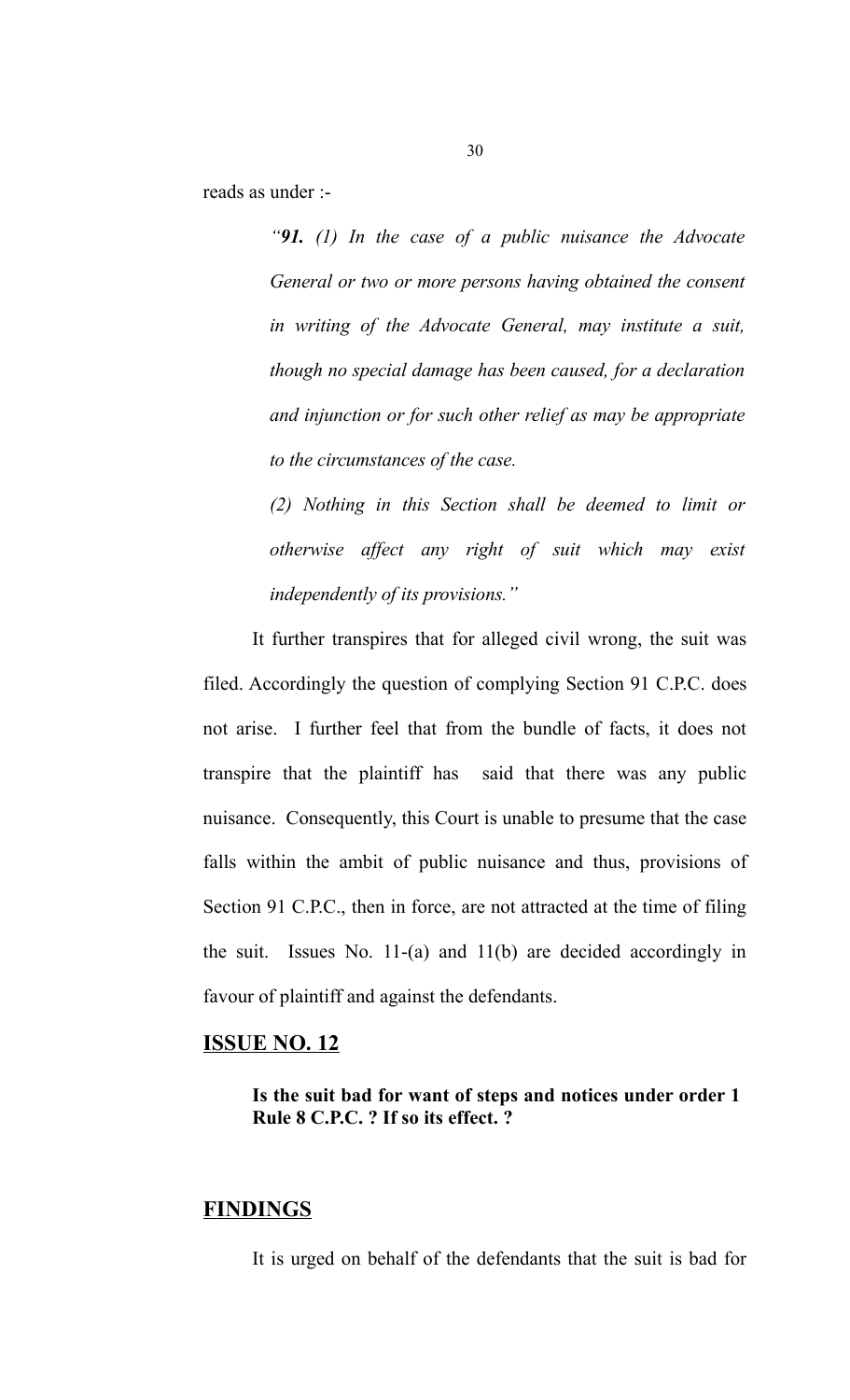want of steps under Order 1 Rule-8 C.P.C. The plaintiff has come out with a case that suit does not fall within the ambit of Section 92 C.P.C. as it was not a case having representative character. Consequently, the procedure so adopted under Order 1 Rule 8 C.P.C. was not required to be adhered to. After going through the contents of the plaint, it transpires that the plaintiff has filed the suit with the allegations that he was not allowed to touch the deity on  $14<sup>th</sup>$  January, 1950. There is no other grievance to him and he has sought the relief that he should be allowed to have prayers as per his choice for which the defendants have denied that they have regulated the crowd and it was essential to control the crowd. Thus, it is not the case of the plaintiff that everybody should be allowed to touch the deity on every day. Even the permission was not sought by him to institute the suit under Section 92 C.P.C. Thus, looking to the contents of the plaint from all or any angle, it transpires that the suit was filed for declaration and injunction in individual capacity. Accordingly, the plaintiff has not set up the right for others and under no event this Court has to ask him to adhere to the procedure under Order 1 Rule 8 C.P.C.

I have also mentioned that the plaintiff has failed to establish his legal character to institute the suit. Issue no. 12 is decided in favour of the plaintiff and against the defendants.

## **ISSUE NO. 14.**

**Is the suit no.25 of 50 Param Hans Ram Chandra Vs.**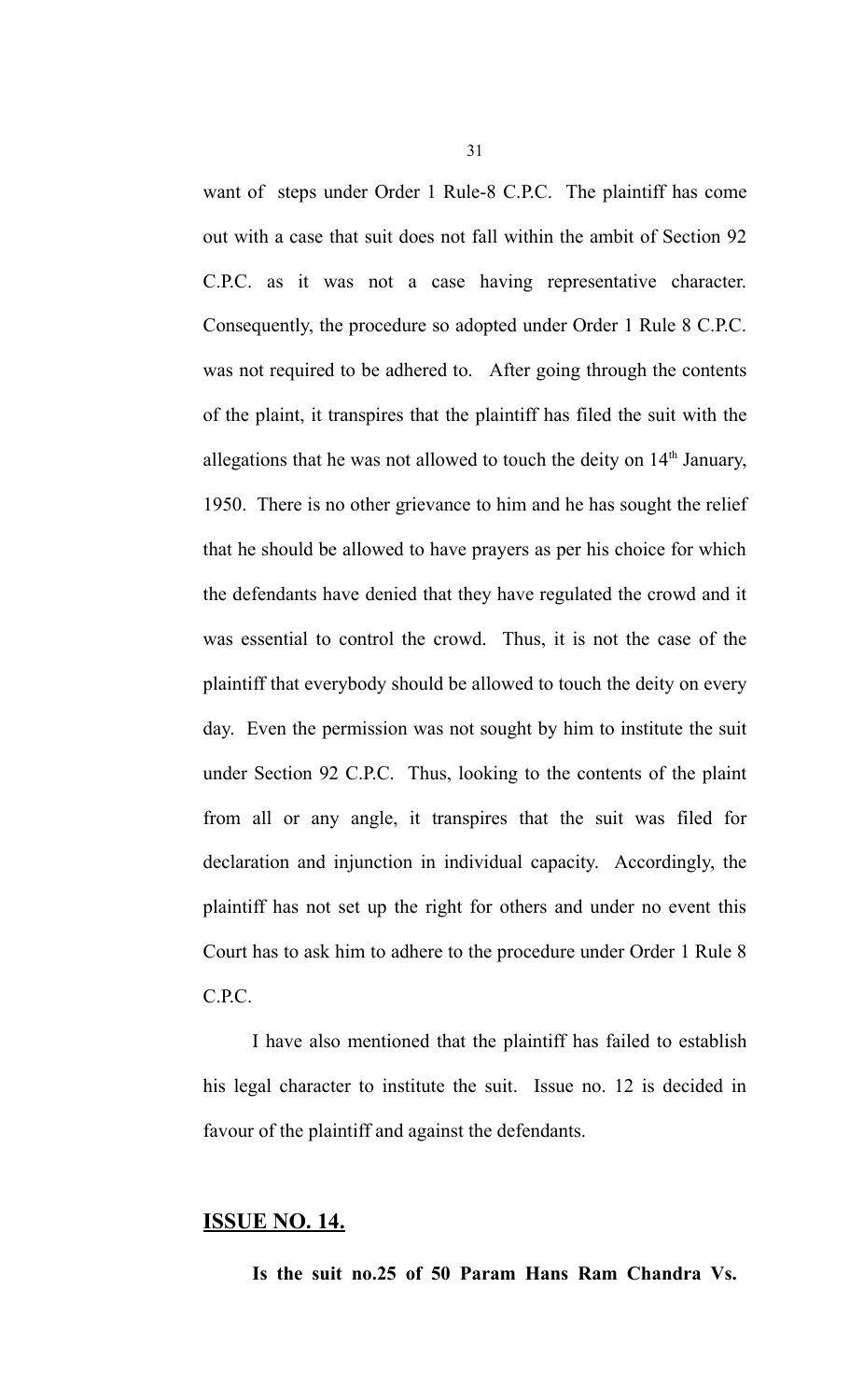## **Zahoor Ahmad bad for want of valid notice under section 80 C.P.C. ?**

#### **FINDINGS**

This issue relates to consolidated suit no. 25 of 1950, Param Hans Ram Chandra Vs. Zahoor Ahmad. This suit has already been withdrawn, accordingly no finding is required.

#### **ISSUE NO. 15.**

## **Is the suit bad for non-joinder of defendants. ?**

#### **FINDINGS**

It has been contended on behalf of the defendants that the suit is bad for non-joinder of defendants. There is nothing on record to suggest as to which of the defendants is required to be joined in this case. Even during the course of argument from the side of the defendants it has not been brought to the notice of the Court that nonjoinder of any of the defendants is bad. On behalf of the plaintiff it is submitted that necessary parties have already been arrayed and he does not want to press the relief against any other defendants. Consequently, this Court is of the view that in view of plaint averments it can conclusively be said that since the suit was filed in individual capacity against certain persons, accordingly it was not necessary for the plaintiff to implead any other person beyond the cause of action. Thus for want of any evidence, it is not possible to hold that the suit is bad for non-joinder of defendants. Issue no. 15 is decided accordingly.

#### **ISSUE NO. 10**